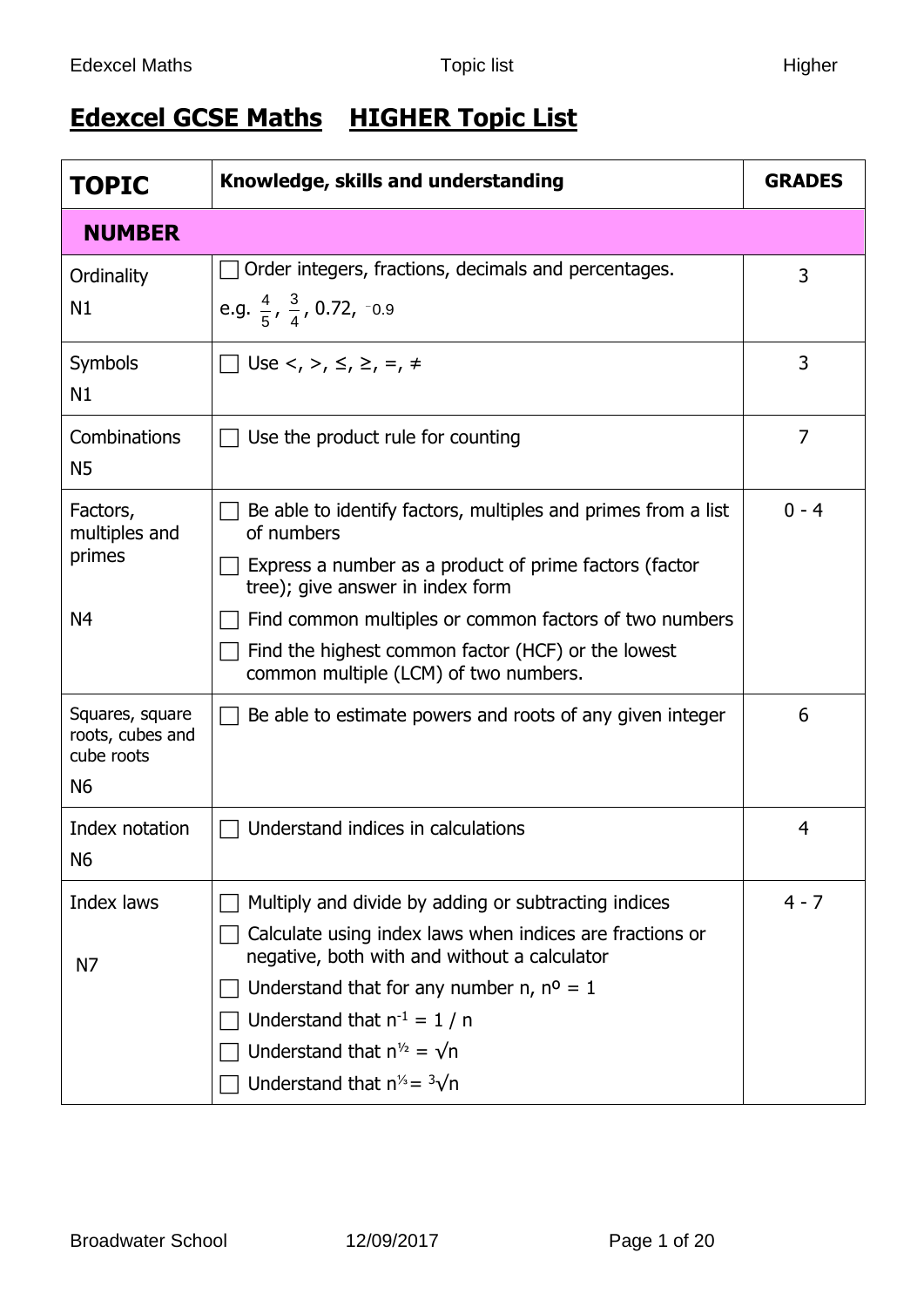| <b>Edexcel Maths</b>                                                                                                                                      | <b>Topic list</b>                                                                                                                                                                                                                                                                                                                                                                                                                                            | Higher         |
|-----------------------------------------------------------------------------------------------------------------------------------------------------------|--------------------------------------------------------------------------------------------------------------------------------------------------------------------------------------------------------------------------------------------------------------------------------------------------------------------------------------------------------------------------------------------------------------------------------------------------------------|----------------|
| Standard form<br>N <sub>9</sub>                                                                                                                           | Understand and use standard form on a calculator<br>Convert between large and small numbers in standard<br>form                                                                                                                                                                                                                                                                                                                                              | $4 - 5$        |
|                                                                                                                                                           | Add and subtract in standard form<br>Multiply and divide in standard form                                                                                                                                                                                                                                                                                                                                                                                    |                |
| <b>Fractions</b><br>N2 / N3                                                                                                                               | Add and subtract fractions<br>Multiply and divide fractions                                                                                                                                                                                                                                                                                                                                                                                                  | $4 - 5$        |
| Decimals,<br>including<br>recurring<br>decimals<br>N10 / N12                                                                                              | Understand that all recurring decimals are exact fractions,<br>and that some exact fractions are recurring decimals<br>Convert between recurring decimals and fractions<br>Know how to convert from recurring decimal to fraction<br>using a proof                                                                                                                                                                                                           | $\overline{7}$ |
| Using fractions,<br>decimals and<br>percentages<br>N2 / N12                                                                                               | Use a multiplier to increase or decrease a quantity (eg. use<br>$\times$ 1.05 to increase by 5%, or 0.88 to decrease by 12%))<br>Find one number as a fraction of another number<br>Find one number as a percentage of another number<br>Multiply using percentages or decimals as operators                                                                                                                                                                 | $2 - 4$        |
| Ratio<br>N11                                                                                                                                              | Solve ratio problems using fractions                                                                                                                                                                                                                                                                                                                                                                                                                         | 3              |
| <b>Number</b><br>operations and<br>the<br>relationships<br>between them,<br>including order<br>of operations<br>and inverse<br>operations<br>N2 / N3 / N6 | Understand multiplying and dividing, and that one is the<br>inverse of the other<br>Use inverse operations<br>Understand the use of brackets in calculations<br>Understand the hierarchy of operations (BIDMAS)<br>Solve word problems<br>Understand and find reciprocals<br>Understand and use 1 over a number is the inverse of<br>multiplying by that number<br>Know the effect on an inequality of multiplying both sides<br>by the same negative number | 4              |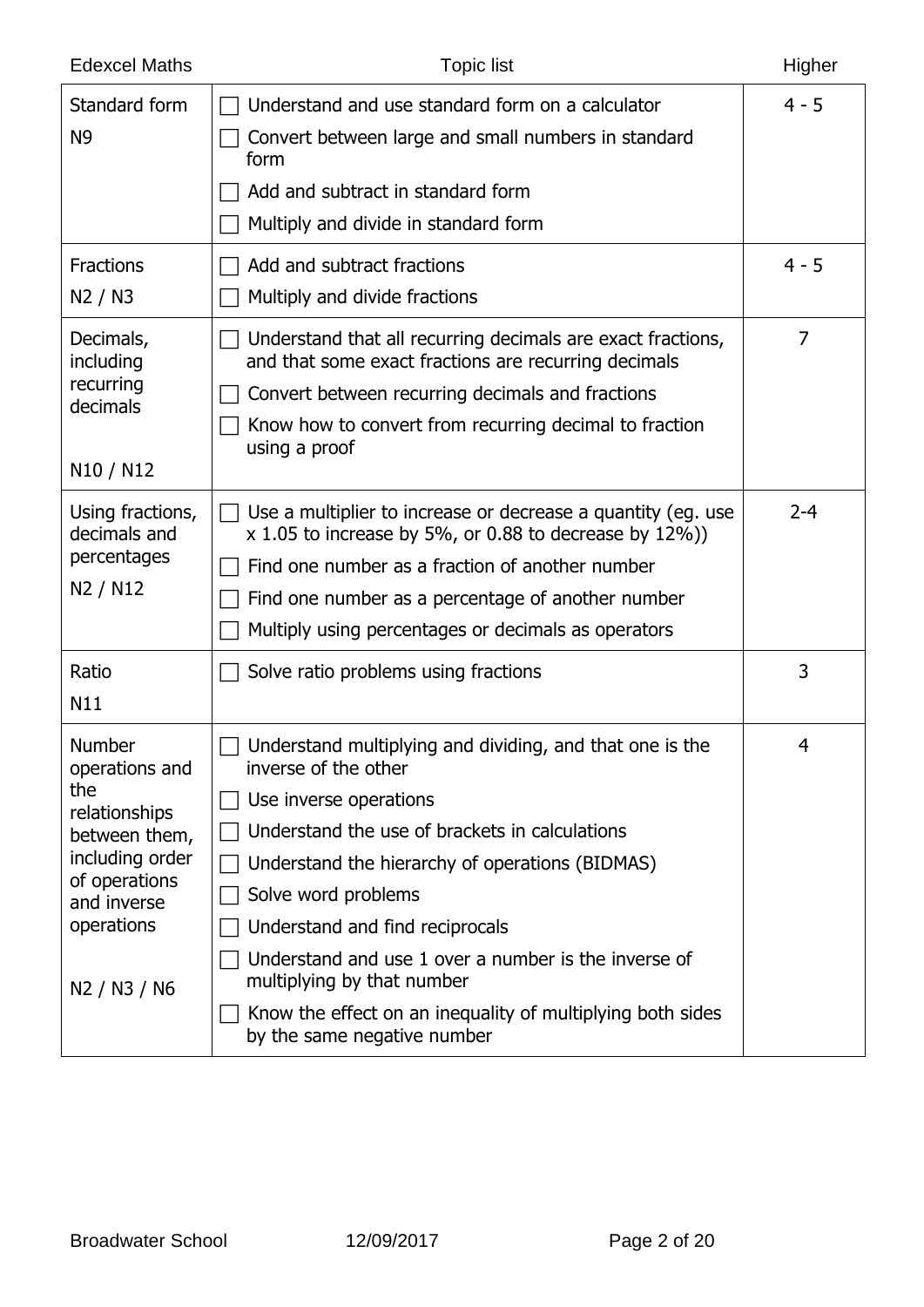| <b>Edexcel Maths</b>                            | <b>Topic list</b>                                                                                                                               | Higher  |
|-------------------------------------------------|-------------------------------------------------------------------------------------------------------------------------------------------------|---------|
| Use surds and $\pi$<br>in exact<br>calculations | Use surds (roots) and $\pi$ in calculations without a<br>calculator, leaving the surd or $\pi$ in the answer, eg. give an<br>answer of 25 $\pi$ | $7 - 8$ |
|                                                 | Give an answer to a Pythagoras question as $\sqrt{17}$                                                                                          |         |
| N <sub>8</sub>                                  | Manipulate surds in calculations, eg. $(3 - \sqrt{3})^2$                                                                                        |         |
|                                                 | Rationalise a denominator, ie. manipulate so that there is<br>no longer a surd on the bottom of the fraction                                    |         |
| Rounding and                                    | Round to the nearest integer (whole number)                                                                                                     | 5       |
| approximation                                   | Round numbers to any given power of 10                                                                                                          |         |
|                                                 | Round to a number of decimal places                                                                                                             |         |
| N 14/15                                         | Round to a number of significant figures                                                                                                        |         |
|                                                 | Estimate the answer to a calculation by using rounding                                                                                          |         |
|                                                 | Use inequality notation to specify error intervals                                                                                              |         |
| Upper and<br>lower bounds                       | Find the upper and lower bound of a calculation, especially in<br>the calculation of:                                                           | 8       |
| N <sub>16</sub>                                 | measurements                                                                                                                                    |         |
|                                                 | perimeter                                                                                                                                       |         |
|                                                 | area                                                                                                                                            |         |
|                                                 | volume                                                                                                                                          |         |
|                                                 | Give a final answer to a calculation to an appropriate<br>degree of accuracy using upper and lower bounds                                       |         |
| Use a calculator                                | Use the following functions                                                                                                                     | 3       |
| effectively                                     | $+$ , -, x, $\div$                                                                                                                              |         |
|                                                 | $x^2$ and $\sqrt{x}$                                                                                                                            |         |
| N <sub>9</sub>                                  | $x^3$ and $\frac{3\sqrt{x}}{x}$                                                                                                                 |         |
|                                                 | memory functions                                                                                                                                |         |
|                                                 | brackets                                                                                                                                        |         |
|                                                 | Understand that rounding too early can causes inaccuracy                                                                                        |         |
|                                                 | Know how to enter numbers in standard form                                                                                                      |         |
| Compound<br><b>Measures</b>                     | Use standard units of mass, length, time, money and other<br>measures (including standard compound measures)                                    | 4       |
| N <sub>13</sub>                                 | Understand and use compound measures: density;<br>pressure; speed                                                                               |         |
|                                                 | Be able to convert between measures, and currencies                                                                                             |         |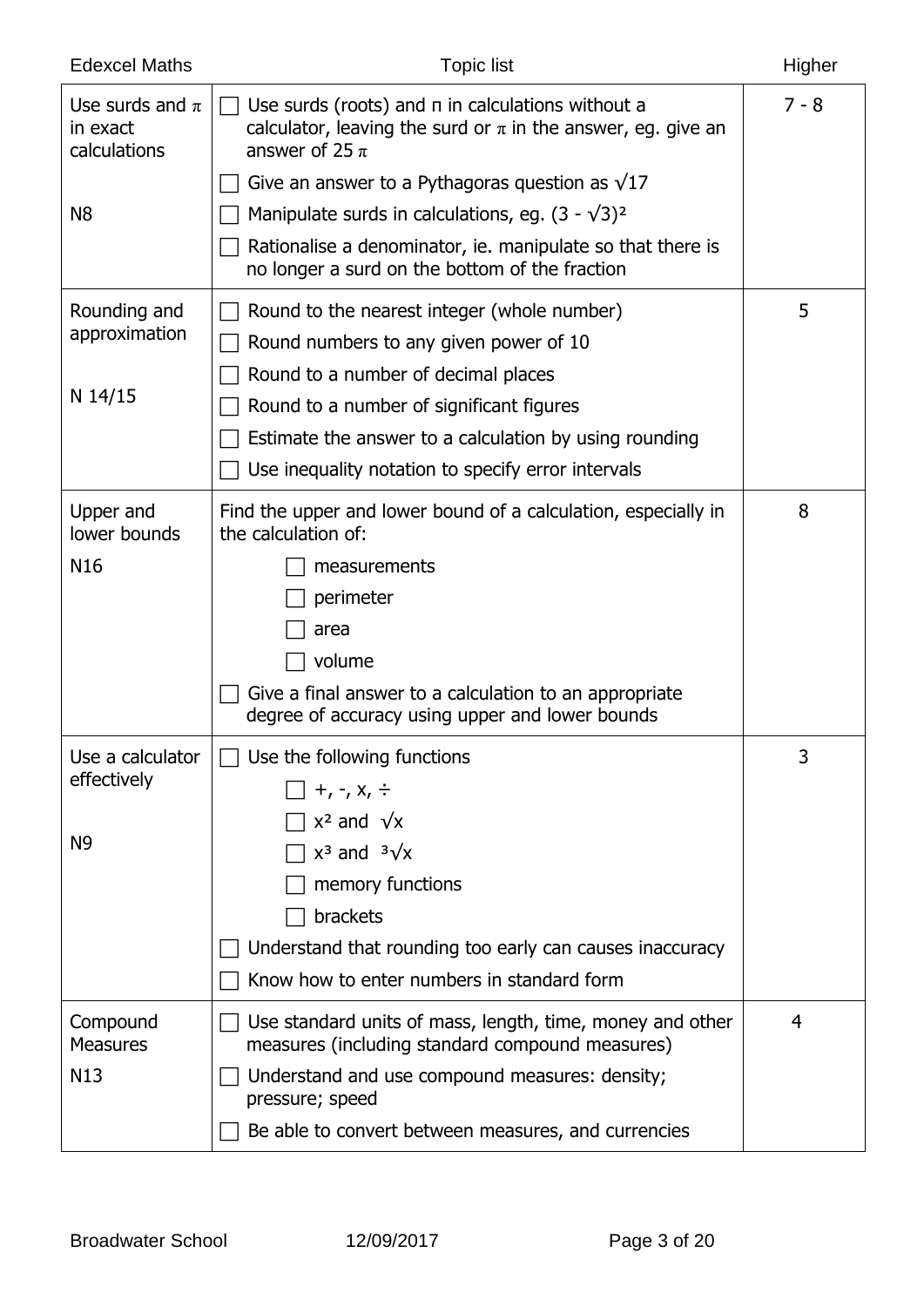| <b>ALGEBRA</b>                                                  |                                                                                                                                                                                                                                                                                                                                                                                                                                                                                                                                                                                                                                                                                         |         |
|-----------------------------------------------------------------|-----------------------------------------------------------------------------------------------------------------------------------------------------------------------------------------------------------------------------------------------------------------------------------------------------------------------------------------------------------------------------------------------------------------------------------------------------------------------------------------------------------------------------------------------------------------------------------------------------------------------------------------------------------------------------------------|---------|
| Algebraic<br>terminology and<br>proofs<br>A3/A6                 | Understand notation and symbols used in algebra<br>Understand the difference between expression, formulae,<br>equation, inequality, terms and factors<br>Recognise the difference between an equation and an<br>identity, and show algebraic expressions are equivalent.<br>Use algebra to construct proofs and arguments                                                                                                                                                                                                                                                                                                                                                               | $4 - 5$ |
| Simplify and<br>manipulate<br>algebraic<br>expressions<br>A4/A5 | Simplify algebraic products and quotients.<br>Simplify algebraic products and quotients using the laws of<br>indices.<br>Expand products of two binomials.<br>Expand products of more than two binomials.<br>Factorise quadratic expressions of the form.<br>Factorise quadratic expressions of the form (where $a \neq 0$<br>or $1)$<br>Complete the square on a quadratic expression.<br>Rearrange formulae to change the subject, where the<br>subject appears once only.<br>Rearrange formulae to change the subject, including cases<br>where the subject appears twice, or where a power or<br>reciprocal of the subject appears.<br>Simplify and manipulate algebraic fractions. | $4 - 7$ |
| <b>Functions</b><br>A7                                          | Interpret, where appropriate, simple expressions as<br>functions with inputs and outputs.<br>Interpret the reverse process as the 'inverse function'.<br>Interpret the succession of two functions as a 'composite<br>function'.                                                                                                                                                                                                                                                                                                                                                                                                                                                        | $5 - 8$ |
| Using formulae<br>A <sub>2</sub>                                | Derive formulae<br>Substitute numbers (positive or negative) into a formula,<br>including formulae with $x^2$ or $x^3$ terms<br>Change the subject of a simple formula                                                                                                                                                                                                                                                                                                                                                                                                                                                                                                                  | $4 - 5$ |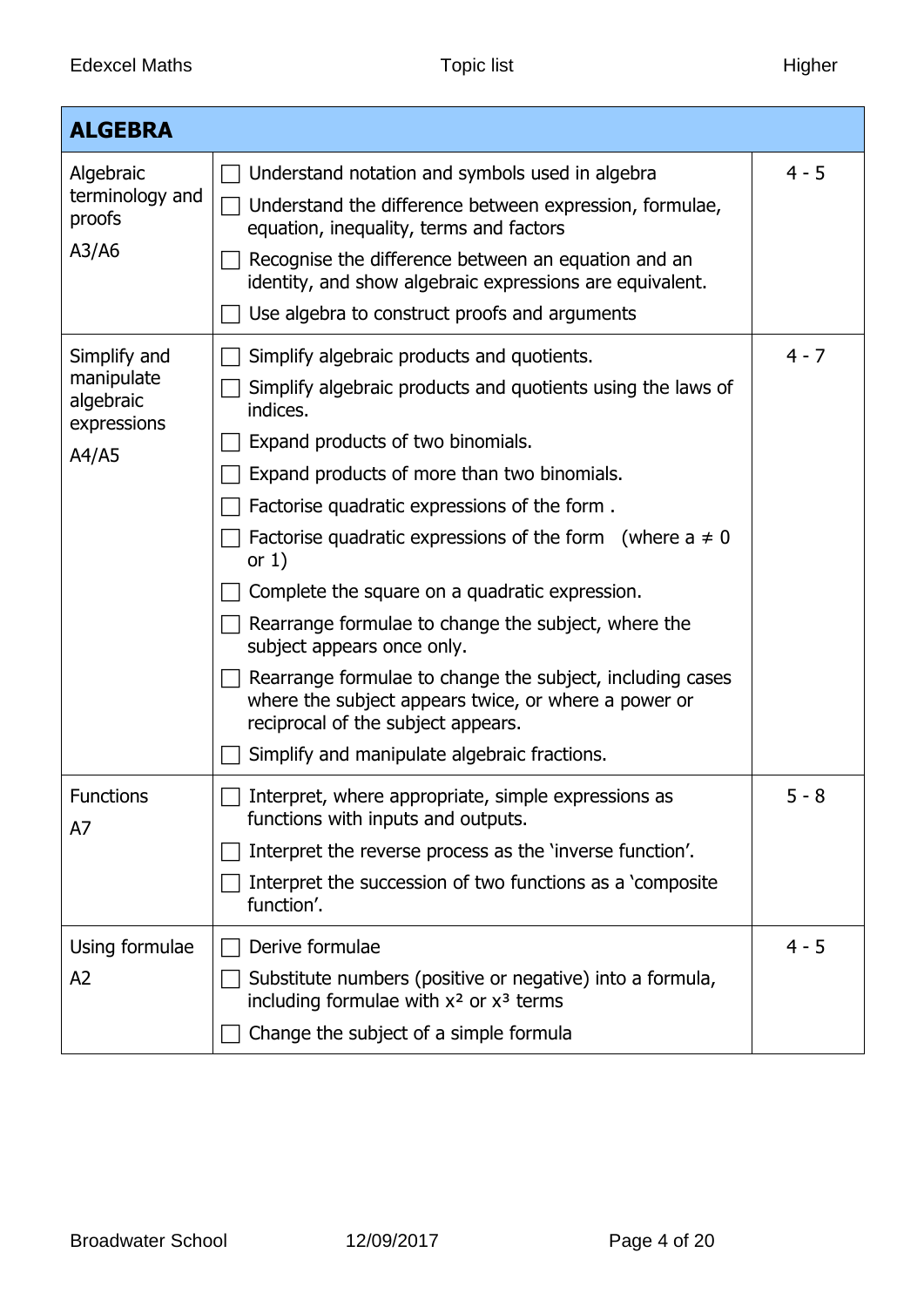| <b>Edexcel Maths</b>      | <b>Topic list</b>                                                                                                                                                                                    | Higher  |
|---------------------------|------------------------------------------------------------------------------------------------------------------------------------------------------------------------------------------------------|---------|
| Solve linear<br>equations | Set up simple equations for a problem<br>Rearrange simple equations                                                                                                                                  | $4 - 6$ |
| A17                       | Solve simple equations                                                                                                                                                                               |         |
|                           | Solve equations with the unknown on either side                                                                                                                                                      |         |
|                           | Solve equations with the unknown on both sides                                                                                                                                                       |         |
|                           | Solve equations that include brackets                                                                                                                                                                |         |
|                           | Solve equations with negatives, including negative answers                                                                                                                                           |         |
|                           | Solve equations involving fractions                                                                                                                                                                  |         |
| Quadratic<br>equations    | Solve quadratic equations with coefficient of x2 equal to 1<br>by factorising.                                                                                                                       | $5 - 8$ |
| A18                       | Know the quadratic formula.                                                                                                                                                                          |         |
|                           | Rearrange and solve quadratic equations by factorising,<br>completing the square or using the quadratic formula.                                                                                     |         |
|                           | Find approximate solutions using a graph                                                                                                                                                             |         |
| Simultaneous<br>equations | Set up and solve two linear simultaneous equations in two<br>variables algebraically.                                                                                                                | $5 - 8$ |
| A19/21                    | Set up and solve two simultaneous equations (one linear<br>and one quadratic) in two variables algebraically.                                                                                        |         |
|                           | Use graphs to find the approximate solution of two linear<br>simultaneous equations.                                                                                                                 |         |
|                           | Know that the coordinates of the points of intersection of a<br>curve and a straight line are the solutions to the<br>simultaneous equations for the line and curve.                                 |         |
| Solve                     | Use inequality signs correctly $(<,>,\leq, \geq)$                                                                                                                                                    | $4 - 7$ |
| <i>inequalities</i>       | Solve a simple linear inequality with one variable                                                                                                                                                   |         |
| A22                       | Show the solution to a linear inequality on a number line                                                                                                                                            |         |
|                           | Solve quadratic inequalities in one variable.                                                                                                                                                        |         |
|                           | Express solutions in set notation.                                                                                                                                                                   |         |
|                           | Solve (several) linear inequalities in two variables,<br>representing the solution set on a graph.                                                                                                   |         |
| Iteration<br>A20          | Find approximate solutions to equations using systematic<br>sign-change methods (for example, decimal search or<br>interval bisection) when there is no simple analytical<br>method of solving them. | $4 - 8$ |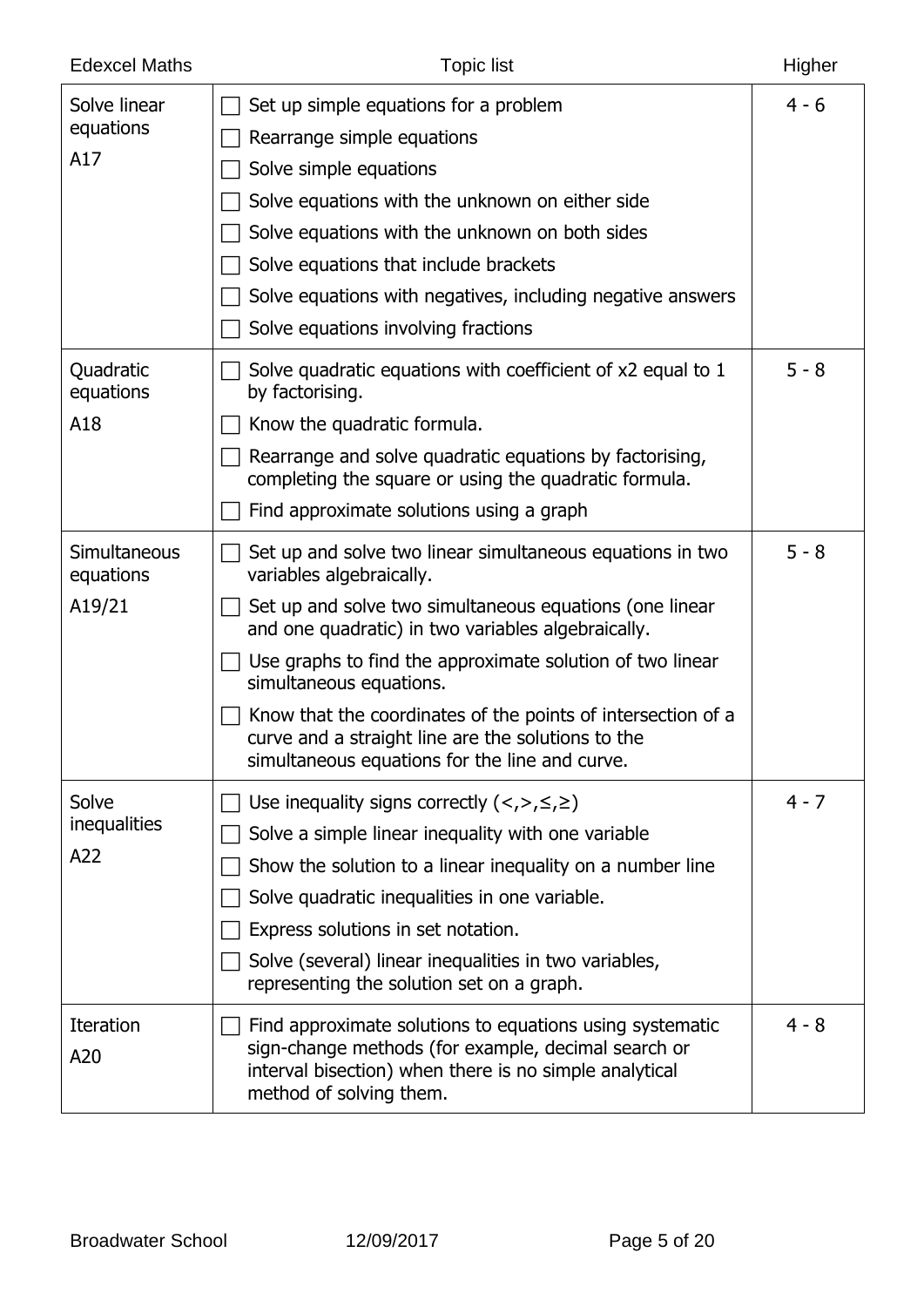| <b>Edexcel Maths</b>         | <b>Topic list</b>                                                                                                                                      | Higher  |
|------------------------------|--------------------------------------------------------------------------------------------------------------------------------------------------------|---------|
| Nth term of a<br>sequence    | Generate a sequence by spotting a pattern or using a term-<br>to-term rule given algebraically or in words.                                            | $4 - 8$ |
| A23/A25                      | Find a position-to-term rule for simple arithmetic<br>sequences, algebraically or in words.                                                            |         |
|                              | Generate a sequence from a formula for the nth term.                                                                                                   |         |
|                              | Find a formula for the nth term of an arithmetic sequence.                                                                                             |         |
|                              | Use subscript notation for position-to-term and term-to-<br>term rules.                                                                                |         |
|                              | Find a formula for the nth term of a quadratic sequence.                                                                                               |         |
| Special<br>sequences         | Recognise sequences of triangular, square and cube<br>numbers, and simple arithmetic progressions.                                                     | $5 - 6$ |
| A24                          | Recognise Fibonacci and quadratic sequences, and simple<br>geometric progressions ( $r^n$ where n is an integer and r is a<br>rational number $> 0$ ). |         |
|                              | Generate and find nth terms of other sequences.                                                                                                        |         |
| Coordinates                  | Understand and plot points in four quadrants                                                                                                           | 4       |
| A <sub>8</sub>               | Find the coordinates of the mid-point of a line                                                                                                        |         |
|                              | Calculate the length of a line using coordinates                                                                                                       |         |
| Graphs of<br>equations and   | Use a table of values to plot graphs of linear and quadratic<br>functions.                                                                             | $4 - 7$ |
| functions<br>A <sub>9</sub>  | Use a table of values to plot other polynomial graphs and<br>reciprocals.                                                                              |         |
|                              | Use a table of values to plot exponential graphs                                                                                                       |         |
| Graphs from<br>quadratic and | Recognise and sketch the graphs of simple linear and<br>quadratic functions.                                                                           | $4 - 8$ |
| other functions<br>A11/12    | Recognise and sketch graphs of: $y=x^3$ , $y=1/x$                                                                                                      |         |
|                              | Identify intercepts and, using symmetry, the turning point<br>of graphs of quadratic functions.                                                        |         |
|                              | Sketch graphs of quadratic functions, identifying the turning<br>point by completing the square.                                                       |         |
|                              | Recognise and sketch graphs of exponential functions in<br>the form $y = k^x$ for positive k.                                                          |         |
|                              | Recognise and sketch the graphs of $y = sinx$ , $y = cosx$ and<br>$y = tan x$                                                                          |         |
|                              | Recognise and use the equation of a circle with centre at<br>the origin.                                                                               |         |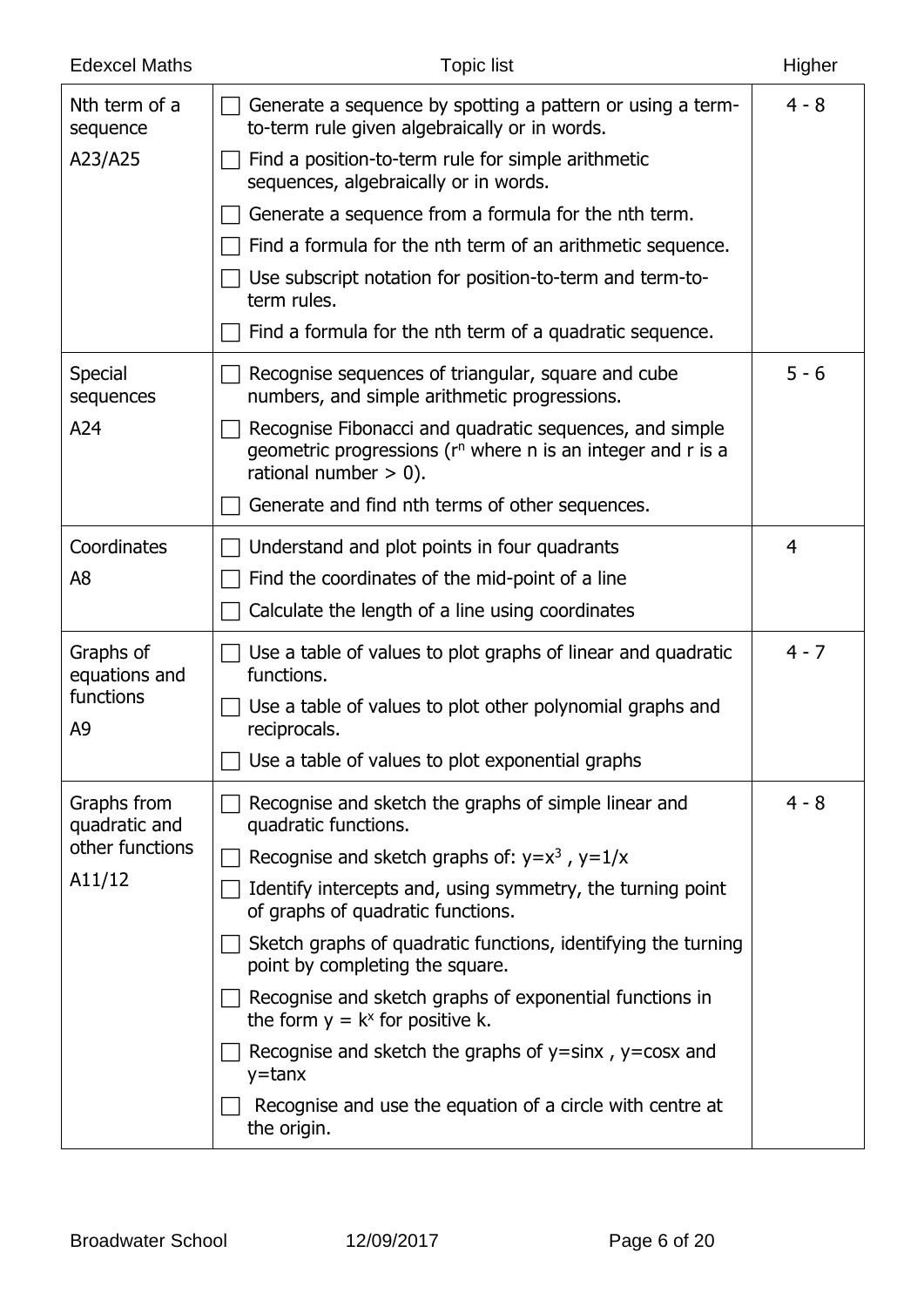| <b>Edexcel Maths</b>                          | <b>Topic list</b>                                                                                                                                      | Higher  |
|-----------------------------------------------|--------------------------------------------------------------------------------------------------------------------------------------------------------|---------|
| Straight line<br>Graphs                       | Find and interpret the gradient and intercept of straight<br>lines, graphically and using $y=mx + c$ .                                                 | $4 - 8$ |
| A9/A10/A16                                    | Use the form $y=mx + c$ to find and sketch equations of<br>straight lines.                                                                             |         |
|                                               | Find the equation of a line through two given points, or<br>through one point with a given gradient.                                                   |         |
|                                               | Identify the solution sets of linear inequalities in two<br>variables, using the convention of dashed and solid lines.                                 |         |
|                                               | Identify and find equations of parallel lines.                                                                                                         |         |
|                                               | Identify and find equations of perpendicular lines.                                                                                                    |         |
|                                               | Calculate the equation of a tangent to a circle at a given<br>point.                                                                                   |         |
| <b>Translations</b><br>and reflections<br>A13 | Identify and sketch translations and reflections of a given<br>graph (or the graph of a given equation).                                               | 8       |
| Graphs of real                                | Construct and interpret graphs in real-world contexts.                                                                                                 | $5 - 6$ |
| world contexts<br>A14                         | e.g. distance-time, money conversion, temperature<br>conversion                                                                                        |         |
|                                               | Recognise and interpret graphs that illustrate direct and<br>inverse proportion.                                                                       |         |
| Gradients and                                 | Understand the relationship between gradient and ratio                                                                                                 | 8       |
| Area                                          | Interpret straight line gradients as rates of change.                                                                                                  |         |
| A15                                           | e.g. Gradient of a distance-time graph as a velocity.                                                                                                  |         |
|                                               | Calculate or estimate gradients of graphs, and interpret in<br>contexts such as distance-time graphs, velocity-time graphs<br>and financial graphs.    |         |
|                                               | Apply the concepts of average and instantaneous rate of<br>change (gradients of chords or tangents) in numerical,<br>algebraic and graphical contexts. |         |
|                                               | Calculate or estimate areas under graphs, and interpret in<br>contexts such as distance-time graphs, velocity-time graphs<br>and financial graphs.     |         |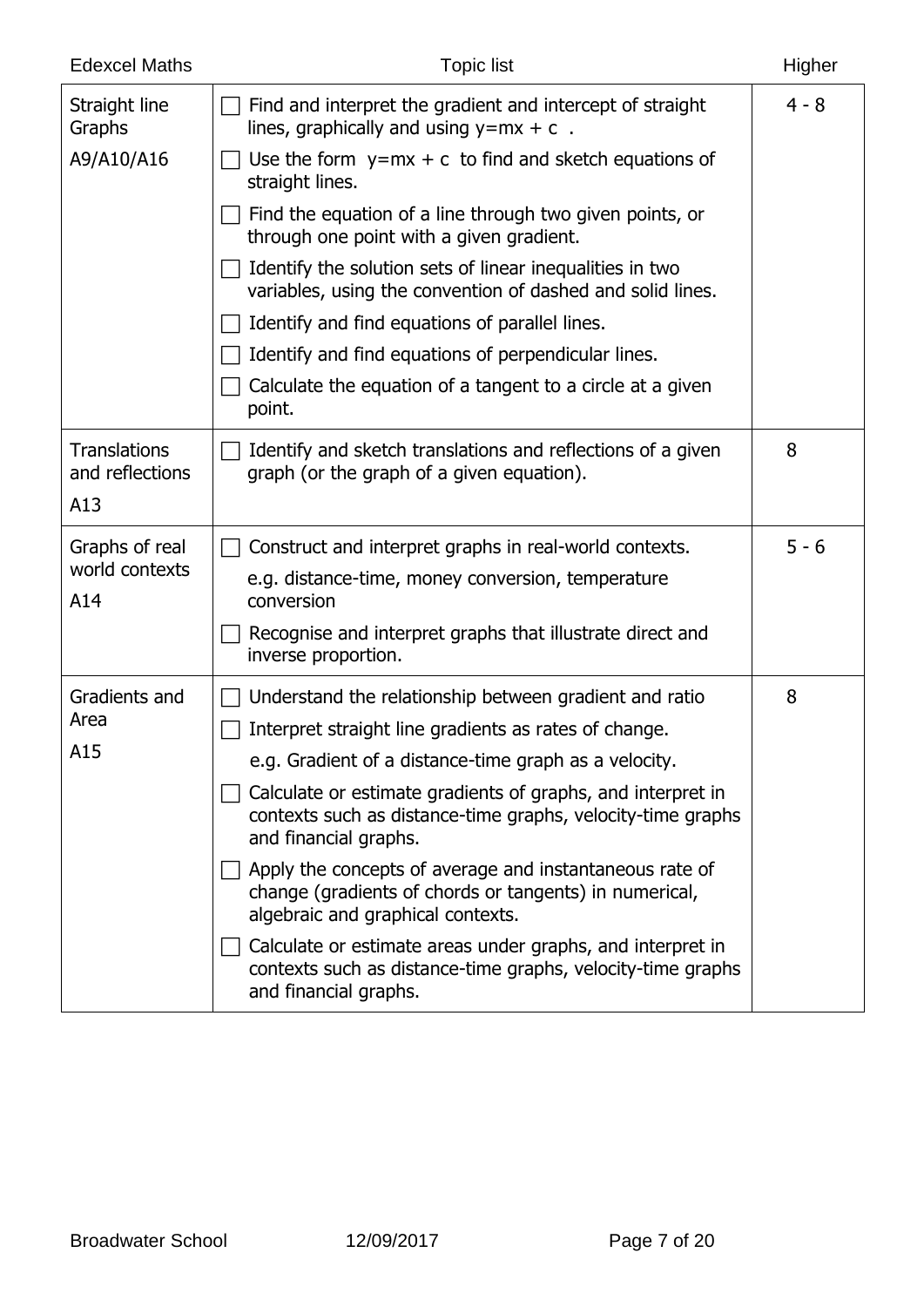|                                                             | <b>RATIO, PROPORTION &amp; RATES OF CHANGE</b>                                                                                                                                                                                                                                                                                                  |         |
|-------------------------------------------------------------|-------------------------------------------------------------------------------------------------------------------------------------------------------------------------------------------------------------------------------------------------------------------------------------------------------------------------------------------------|---------|
| <b>Use Measures</b><br>R1                                   | Solve ratio and proportion problems for standard and<br>compound units                                                                                                                                                                                                                                                                          | 4       |
| Scale diagrams<br>R <sub>2</sub>                            | Use scale factors, scale diagrams and maps                                                                                                                                                                                                                                                                                                      | 4       |
| Equivalent<br>Ratios<br><b>R3/R4</b>                        | Find the ratio of quantities and simplify<br>Find the ratio of quantities in the form $1:n$                                                                                                                                                                                                                                                     | 4       |
| Division in a<br>given ratio<br>R <sub>5</sub>              | Split a quantity into two or more parts<br>Express the division of a quantity into two parts as a ratio<br>Calculate one quantity from another given the ratio of the<br>two quantities                                                                                                                                                         | 4       |
| Solve ratio and<br>proportion<br>problems<br>R7/R8/R10      | Solve simple ratio and proportion problems<br>Understand the relationship between ratio and linear<br>functions<br>Identify direct proportion from a graph<br>Recognise that if $y = kx$ , where k is a constant, then y is<br>proportional to $x$ .<br>Currency conversion                                                                     | $4 - 5$ |
| Solve ratio and<br>percentage<br>problems<br>R <sub>9</sub> | Use the unitary method for an inverse operation<br>Solve reverse percentage problems<br>Use a multiplier to increase or decrease by a percentage                                                                                                                                                                                                | $4 - 5$ |
| Inverse<br>proportion<br>R <sub>13</sub>                    | Solve simple word problems involving quantities in inverse<br>proportion or simple algebraic proportions. e.g. speed-time<br>contexts<br>Solve more formal problems involving quantities in inverse<br>proportion (i.e. where $y \propto \frac{1}{y}$ ).<br>Recognise that if, where k is a constant, then y is inversely<br>proportional to x. | $5 - 7$ |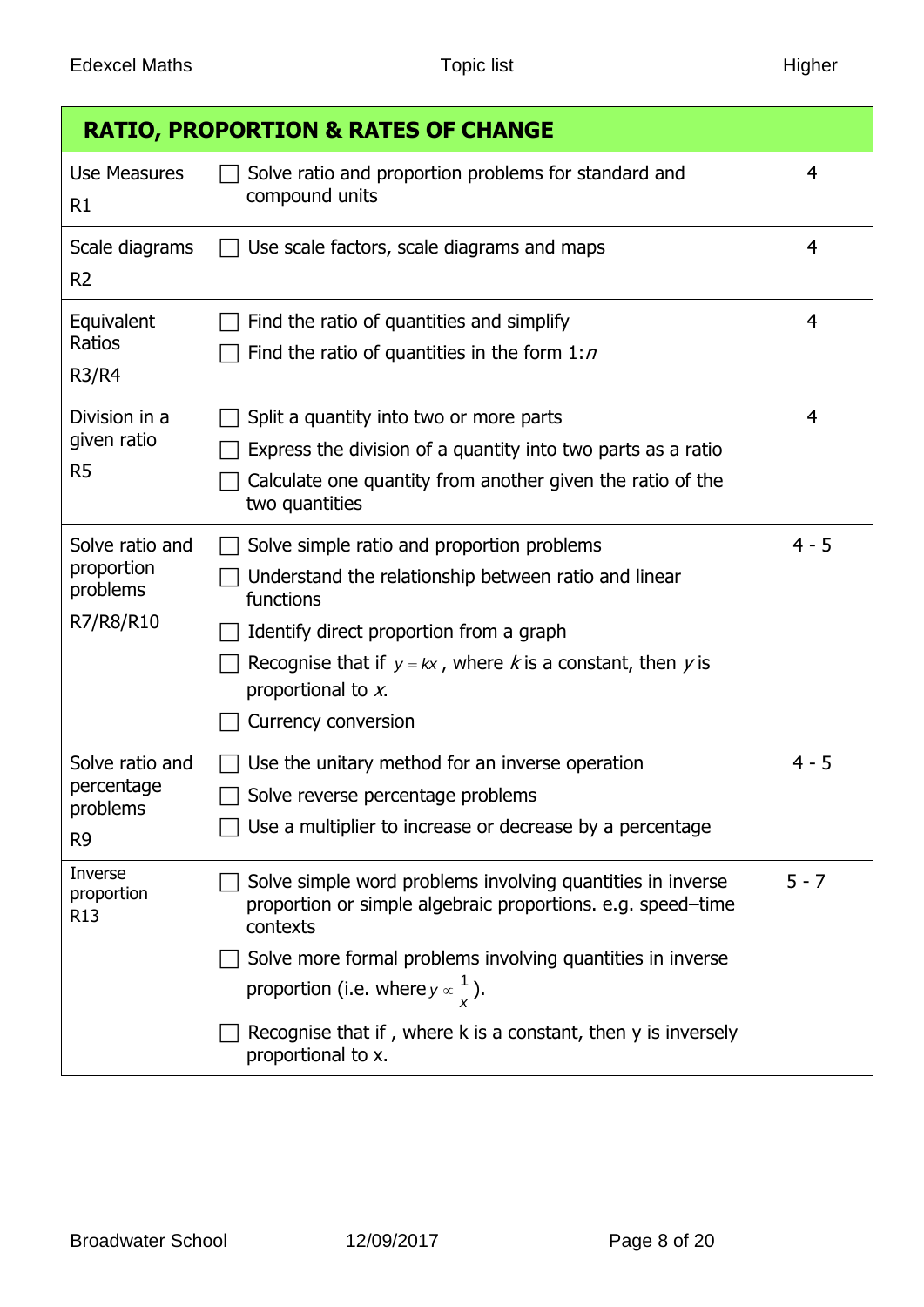| <b>Edexcel Maths</b>                                                          | <b>Topic list</b>                                                                                                                                                  | Higher  |
|-------------------------------------------------------------------------------|--------------------------------------------------------------------------------------------------------------------------------------------------------------------|---------|
| Understand the<br>relationship<br>between gradient<br>and ratio.<br>R14 / R15 | Interpret straight line gradients as rates of change.                                                                                                              | $4 - 8$ |
|                                                                               | Calculate or estimate gradients of graphs, and interpret in<br>$\mathbf{L}$<br>contexts such as distance-time graphs, velocity-time graphs<br>and financial graphs |         |
|                                                                               | $\Box$ Apply the concepts of average and instantaneous rate of<br>change (gradients of chords or tangents) in numerical,<br>algebraic and graphical contexts.      |         |
| Growth and                                                                    | Calculate simple interest including in financial contexts.                                                                                                         | $4 - 5$ |
| Decay<br>R <sub>16</sub>                                                      | Solve problems step-by-step involving multipliers over a<br>given interval                                                                                         |         |
|                                                                               | Express exponential growth or decay as a formula.                                                                                                                  |         |
| Compound<br>units<br><b>R11</b>                                               | Use and convert simple compound units (e.g. for speed,<br>rates of pay, unit pricing).                                                                             | 4       |
|                                                                               | Use and convert other compound units (e.g. density,<br>pressure).                                                                                                  |         |
|                                                                               | Use and convert compound units in algebraic contexts.                                                                                                              |         |
| Similar shapes<br><b>R12</b>                                                  | Compare lengths, areas and volumes using ratio notation<br>and scale factors.                                                                                      | $4 - 8$ |
|                                                                               | Apply similarity to calculate unknown lengths in similar<br>figures.                                                                                               |         |
|                                                                               | Understand the relationship between lengths, areas and<br>volumes of similar shapes.                                                                               |         |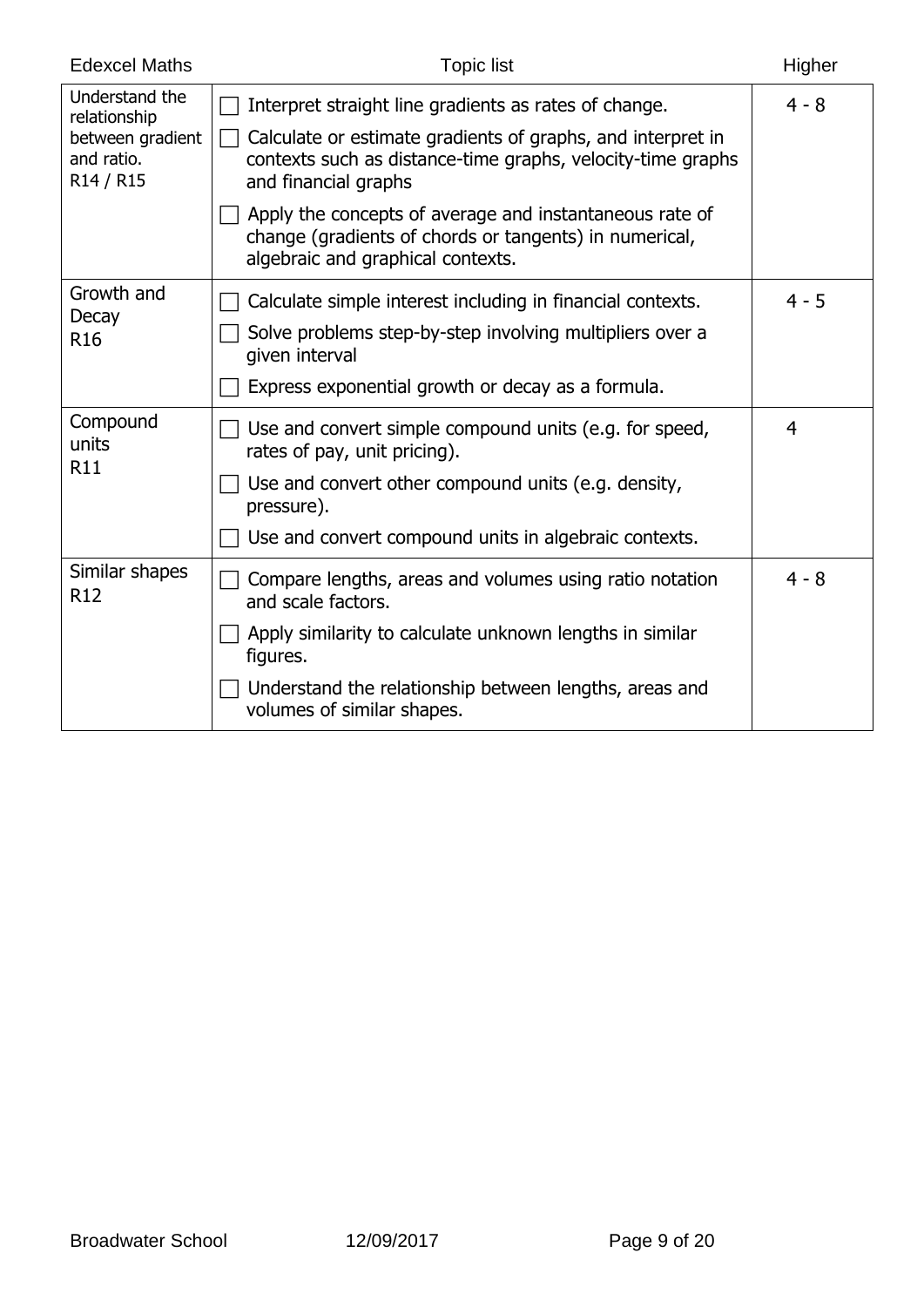| <b>GEOMETRY &amp; MEASURES</b>                  |                                                                                                                                   |                |
|-------------------------------------------------|-----------------------------------------------------------------------------------------------------------------------------------|----------------|
| 2D and 3D<br>shape                              | Use the terms points, lines, line segments, vertices, edges,<br>planes, parallel lines, perpendicular lines.                      | $\overline{4}$ |
| Angles                                          | Know the terms acute, obtuse, right and reflex angles.                                                                            |                |
| Polygons                                        | Use the standard conventions for labelling and referring to<br>the sides and angles of triangles.                                 |                |
| Polyhedra and<br>other solids<br>G <sub>1</sub> | e.g. AB, $\angle ABC$ , angle ABC, a is the side opposite angle A<br>Know the terms:                                              |                |
|                                                 | regular polygon                                                                                                                   |                |
|                                                 | scalene, isosceles and equilateral triangle                                                                                       |                |
|                                                 | quadrilateral, square, rectangle, kite, rhombus,<br>parallelogram, trapezium                                                      |                |
|                                                 | pentagon, hexagon, octagon.                                                                                                       |                |
|                                                 | Recognise the terms face, surface, edge, and vertex, cube,<br>cuboid, prism, cylinder, pyramid, cone and sphere.                  |                |
| <b>Diagrams</b><br>G1                           | Draw diagrams from written descriptions as required by<br>questions.                                                              | $4 - 7$        |
| Geometrical                                     | Use a ruler to construct and measure straight lines.                                                                              | $4 - 5$        |
| instruments                                     | Use a protractor to construct and measure angles.                                                                                 |                |
| Perpendicular<br>bisector                       | Use compasses to construct circles.                                                                                               |                |
| Angle bisector                                  | Construct the perpendicular bisector and midpoint of a line<br>segment.                                                           |                |
| Perpendicular                                   | Construct the bisector of an angle formed from two lines.                                                                         |                |
| from a point to a<br>line                       | Construct the perpendicular from a point to a line.                                                                               |                |
| Loci                                            | Construct the perpendicular to a line at a point.                                                                                 |                |
| G <sub>2</sub>                                  | Know that the perpendicular distance from a point to a line<br>is the shortest distance to the line.                              |                |
|                                                 | Apply ruler and compass constructions to construct figures<br>and identify the loci of points, to include real-world<br>problems. |                |
|                                                 | Understand the term 'equidistant'.                                                                                                |                |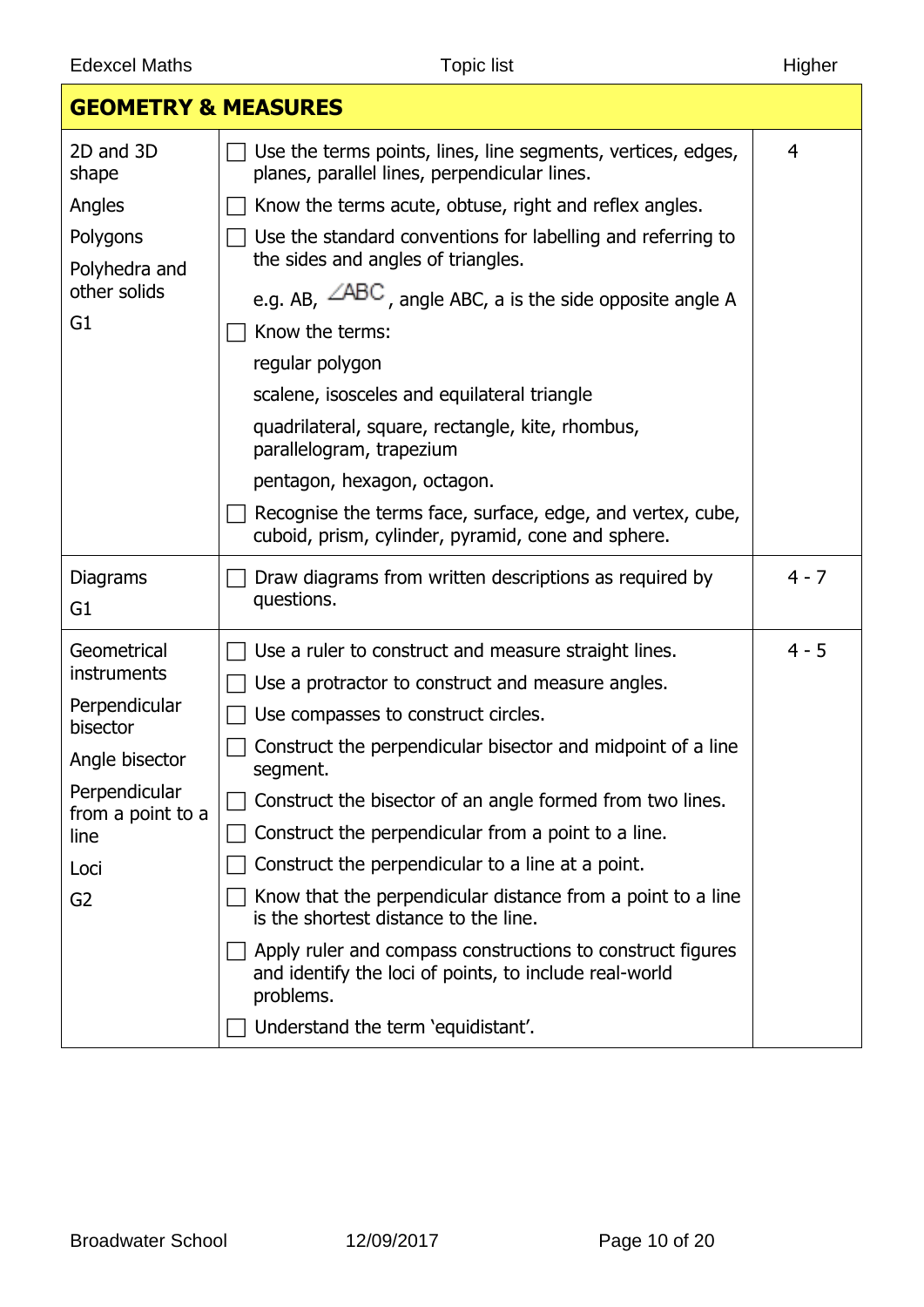| <b>Edexcel Maths</b>                                                                                       | <b>Topic list</b>                                                                                                                                                        | Higher  |
|------------------------------------------------------------------------------------------------------------|--------------------------------------------------------------------------------------------------------------------------------------------------------------------------|---------|
| Angles at a point<br>Angles on a line<br>Angles between<br>intersecting and<br>parallel lines<br>Angles in | Know and use the sum of the angles at a point is 360°.                                                                                                                   | 4       |
|                                                                                                            | Know that the sum of the angles at a point on a line is $180^\circ$ .                                                                                                    |         |
|                                                                                                            | Apply these angle facts to find angles in rectilinear figures, and<br>to justify results in simple proofs. e.g. The sum of the interior<br>angles of a triangle is 180°. |         |
| polygons<br>G <sub>3</sub>                                                                                 | Apply these angle properties in more formal proofs of<br>geometrical results.                                                                                            |         |
|                                                                                                            | Know and use:                                                                                                                                                            |         |
|                                                                                                            | Vertically opposite angles are equal, alternate angles on parallel<br>lines are equal, corresponding angles on parallel lines are equal.                                 |         |
|                                                                                                            | Derive and use the sum of the interior angles of a triangle is<br>$180^\circ$ .                                                                                          |         |
|                                                                                                            | Derive and use the sum of the exterior angles of a polygon is<br>$360^\circ$ .                                                                                           |         |
|                                                                                                            | Find the sum of the interior angles of a polygon.                                                                                                                        |         |
|                                                                                                            | Find the interior angle of a regular polygon.                                                                                                                            |         |
|                                                                                                            | Apply these angle facts to find angles in rectilinear figures, and<br>to justify results in simple proofs. e.g. The sum of the interior<br>angles of a triangle is 180°. |         |
|                                                                                                            | Apply these angle properties in more formal proofs of<br>geometrical results.                                                                                            |         |
| Properties of a<br>triangle<br>Properties of                                                               | Know the basic properties of isosceles, equilateral and right-<br>angled triangles.                                                                                      | $4 - 5$ |
| quadrilaterals                                                                                             | Give geometrical reasons to justify these properties.                                                                                                                    |         |
| Symmetry<br>G4                                                                                             | Use these facts to find lengths and angles in rectilinear figures<br>and in simple proofs.                                                                               |         |
|                                                                                                            | Use these facts in more formal proofs of geometrical results, for<br>example circle theorems.                                                                            |         |
|                                                                                                            | Know the basic properties of the square, rectangle,<br>parallelogram, trapezium, kite and rhombus.                                                                       |         |
|                                                                                                            | Give geometrical reasons to justify these properties.                                                                                                                    |         |
|                                                                                                            | Use these facts to find lengths and angles in rectilinear figures<br>and in simple proofs.                                                                               |         |
|                                                                                                            | Use these facts in more formal proofs of geometrical results, for<br>example circle theorems.                                                                            |         |
|                                                                                                            | Identify reflection and rotation symmetries of triangles,<br>quadrilaterals and other polygons.                                                                          |         |
|                                                                                                            |                                                                                                                                                                          |         |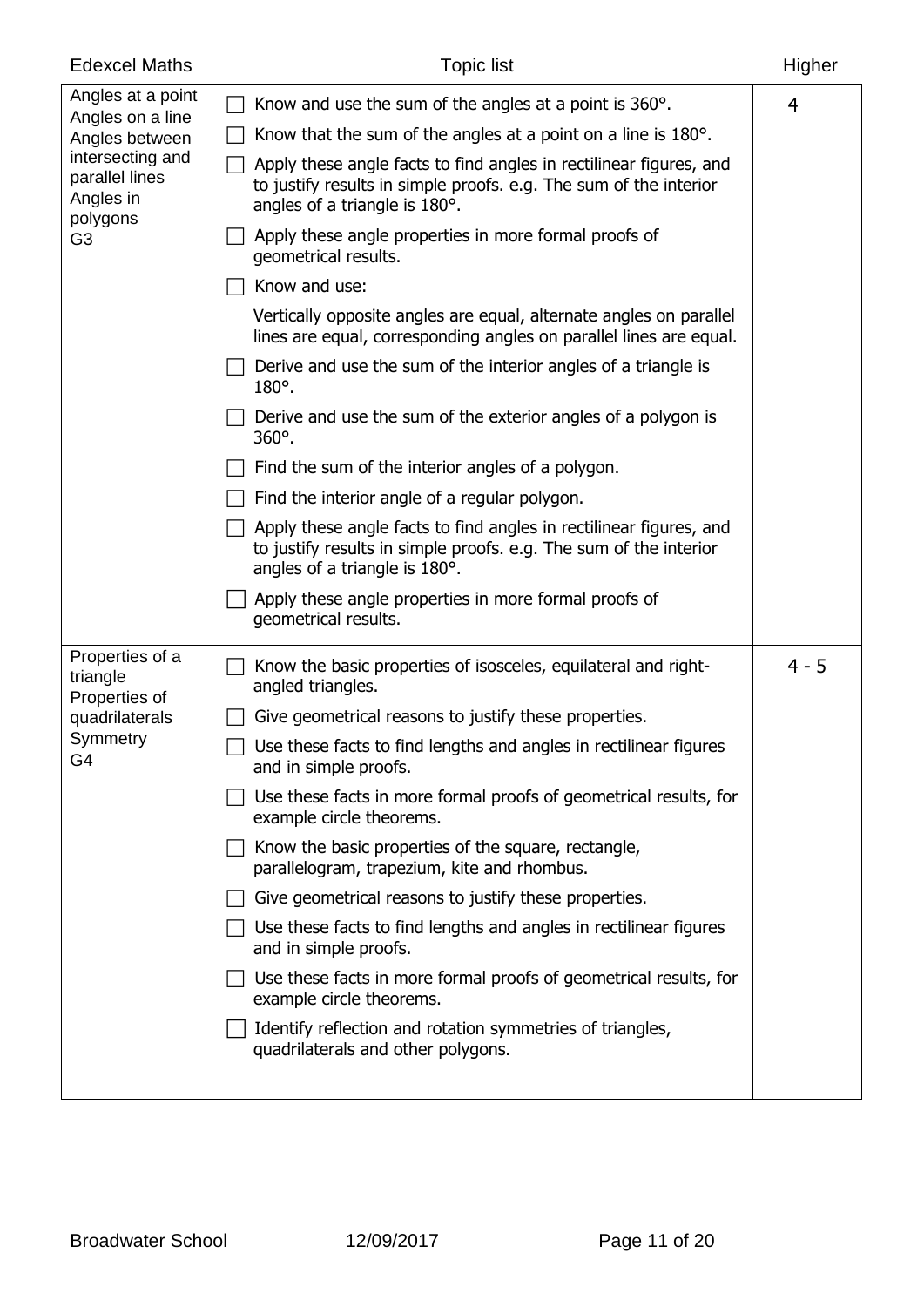| <b>Edexcel Maths</b>                     | <b>Topic list</b>                                                                                                                                              | Higher         |
|------------------------------------------|----------------------------------------------------------------------------------------------------------------------------------------------------------------|----------------|
| Circle<br>nomenclature<br>G <sub>9</sub> | Understand and use the terms centre, radius, chord,<br>diameter and circumference.                                                                             | $4 - 8$        |
|                                          | Understand and use the terms tangent, arc, sector and<br>segment.                                                                                              |                |
| <b>Circle Theorems</b>                   | Apply and prove:                                                                                                                                               | $6 - 8$        |
| G <sub>10</sub>                          | the angle subtended by an arc at the centre is twice the<br>angle at the circumference.                                                                        |                |
|                                          | Apply and prove:                                                                                                                                               |                |
|                                          | the angle on the circumference subtended by a diameter is<br>a right angle.                                                                                    |                |
|                                          | Apply and prove:<br>two angles in the same segment are equal.                                                                                                  |                |
|                                          | $\Box$ Apply and prove:<br>a radius or diameter bisects a chord if and only if it is<br>perpendicular to the chord.<br>$\Box$ Apply and prove:                 |                |
|                                          | for a point P on the circumference, the radius or diameter<br>through P is perpendicular to the tangent at P.<br>$\Box$ Apply and prove:                       |                |
|                                          | for a point P on the circumference, the angle between the<br>tangent and a chord through P equals the angle subtended by the<br>chord in the opposite segment. |                |
|                                          | Apply and prove:                                                                                                                                               |                |
|                                          | the opposite angles of a cyclic quadrilateral are<br>supplementary.                                                                                            |                |
| 3-dimensional<br>solids<br>G12           | Recognise and know the properties of the cube, cuboid,<br>prism, cylinder, pyramid, cone and sphere.                                                           | 4 - 5          |
| Plans and<br>elevations                  | Interpret plans and elevations of simple 3D solids.                                                                                                            | $4 - 5$        |
| G13                                      | Construct plans and elevations of simple 3D solids, and<br>representations (e.g. using isometric paper) of solids from<br>plans and elevations.                |                |
| Congruent<br>triangles                   | Identify congruent triangles.                                                                                                                                  | $\overline{4}$ |
| G <sub>5</sub>                           | Prove that two triangles are congruent using the cases:                                                                                                        |                |
|                                          | 3 sides (SSS)                                                                                                                                                  |                |
|                                          | 2 angles, 1 side (ASA)                                                                                                                                         |                |
|                                          | 2 sides, included angle (SAS)                                                                                                                                  |                |
|                                          | Right angle, hypotenuse, side (RHS).                                                                                                                           |                |
| Applying<br>congruent<br>triangles G5    | Apply congruent triangles in calculations and simple proofs.<br>e.g. The base angles of an isosceles triangle are equal.                                       | $4 - 6$        |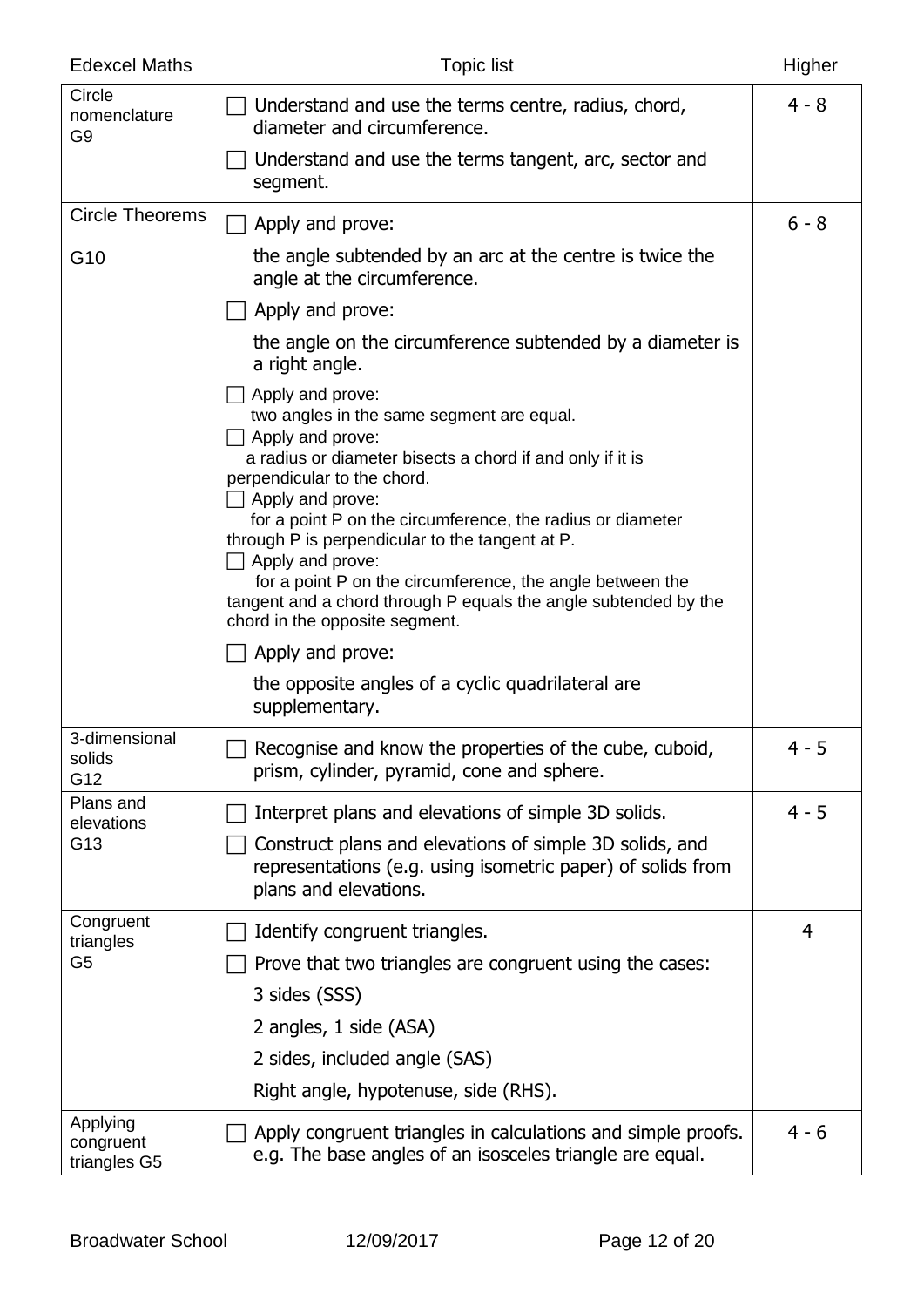| <b>Edexcel Maths</b>                                                                                        | <b>Topic list</b>                                                                                                                                                                                    | Higher  |
|-------------------------------------------------------------------------------------------------------------|------------------------------------------------------------------------------------------------------------------------------------------------------------------------------------------------------|---------|
| <b>Transformations</b><br>Reflection<br>Rotation<br>Translation<br>Combinations of<br>transformations<br>G7 | Reflect a simple shape in a given mirror line, and identify<br>the mirror line from a shape and its image.                                                                                           | $4 - 7$ |
|                                                                                                             | Identify a mirror line $x = a$ , $y = b$ or $y = \pm x$ from a simple<br>shape and its image under reflection.                                                                                       |         |
|                                                                                                             | Rotate a simple shape clockwise or anti-clockwise through<br>a multiple of 90° about a given centre of rotation.                                                                                     |         |
|                                                                                                             | Identify the centre, angle and sense of a rotation from a<br>simple shape and its image under rotation.                                                                                              |         |
|                                                                                                             | Use a column vector to describe a translation of a simple<br>shape, and perform a specified translation.                                                                                             |         |
|                                                                                                             | Perform a sequence of isometric transformations<br>(reflections, rotations or translations), on a simple shape.<br>Describe the resulting transformation and the changes and<br>invariance achieved. |         |
| Enlargement<br>G7                                                                                           | Enlarge a simple shape from a given centre using a whole<br>number scale factor, and identify the scale factor of an<br>enlargement.                                                                 | $4 - 5$ |
|                                                                                                             | Identify the centre and scale factor (including fractional<br>scale factors) of an enlargement of a simple shape, and<br>perform such an enlargement on a simple shape.                              |         |
|                                                                                                             | Perform and recognise enlargements with negative scale<br>factors.                                                                                                                                   |         |
| Similar triangles<br>G7                                                                                     | Identify similar triangles.                                                                                                                                                                          | $4 - 5$ |
|                                                                                                             | $\Box$ Prove that two triangles are similar.                                                                                                                                                         |         |
| Similar shapes<br>G7/G19                                                                                    | Compare lengths, areas and volumes using ratio notation<br>and scale factors.                                                                                                                        | $5 - 8$ |
|                                                                                                             | Apply similarity to calculate unknown lengths in similar<br>figures. [see also Direct proportion,]                                                                                                   |         |
|                                                                                                             | Understand the relationship between lengths, areas and<br>volumes of similar shapes. [see also Direct proportion,]                                                                                   |         |
| Column vectors<br>G24                                                                                       | Represent a 2-dimensional vector as a column vector, and<br>draw column vectors on a square or coordinate grid.                                                                                      | 5       |
| Vector arithmetic<br>G25                                                                                    | Understand addition, subtraction and scalar multiplication<br>of vectors.                                                                                                                            | $7 - 8$ |
|                                                                                                             | Use vectors in geometric arguments and proofs.                                                                                                                                                       |         |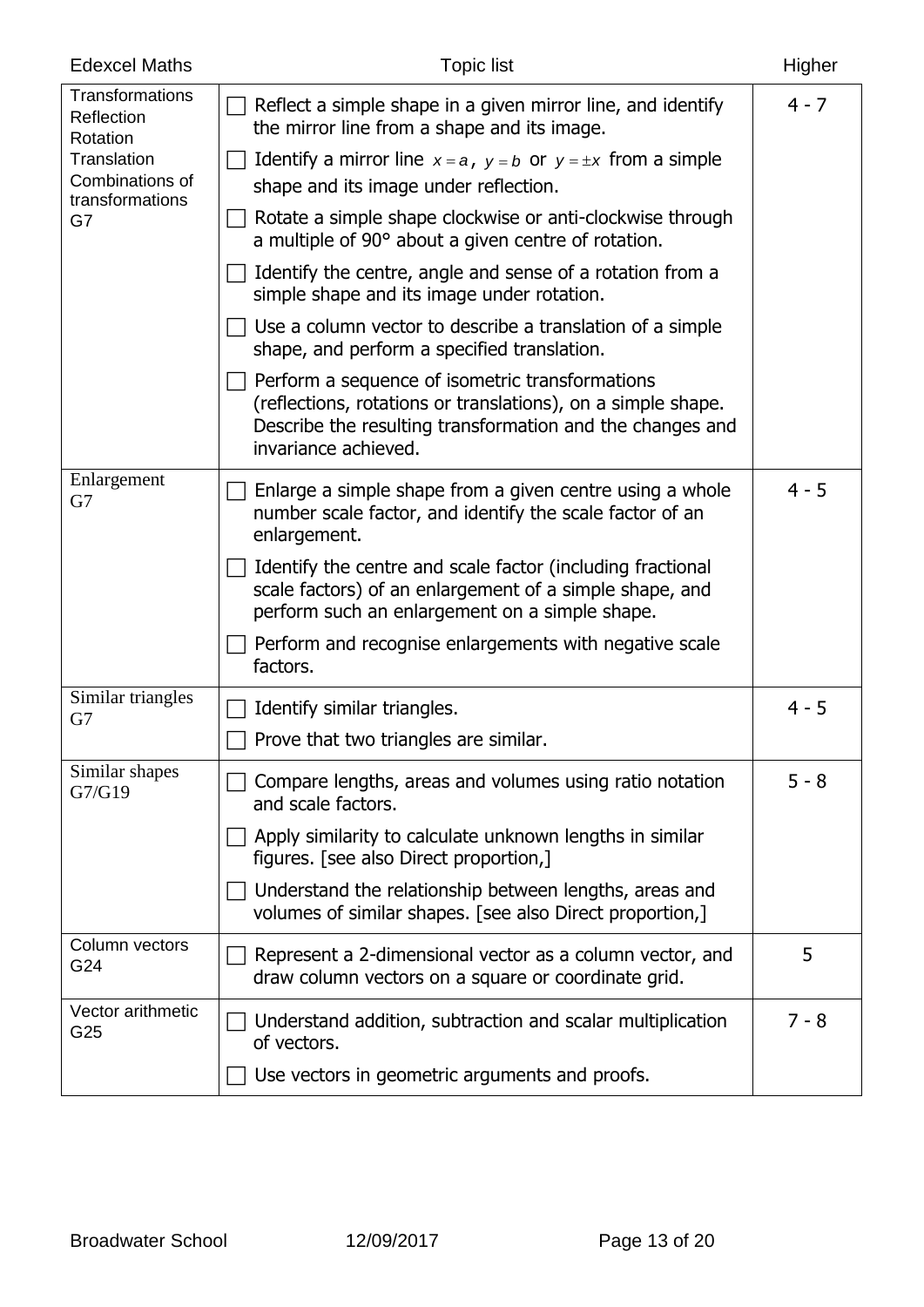| <b>MENSURATION</b>                                                                                             |                                                                                                           |                |
|----------------------------------------------------------------------------------------------------------------|-----------------------------------------------------------------------------------------------------------|----------------|
| Units of measurement<br>G14                                                                                    | Use and convert standard units of measurement for<br>length, area, volume/capacity, mass, time and money. | $\overline{4}$ |
|                                                                                                                | Use and convert standard units in algebraic contexts.                                                     |                |
| Compound units<br>G14                                                                                          | Use and convert simple compound units (e.g. for<br>speed, rates of pay, unit pricing).                    | $4 - 5$        |
|                                                                                                                | Know and apply in simple cases: speed = distance $\div$<br>time                                           |                |
|                                                                                                                | Use and convert other compound units (e.g. density,<br>pressure).                                         |                |
|                                                                                                                | Know and apply:                                                                                           |                |
|                                                                                                                | $density = mass \div volume$                                                                              |                |
|                                                                                                                | Use and convert compound units in algebraic contexts.                                                     |                |
| Maps and scale<br>drawings                                                                                     | Use the scale of a map, and work with bearings.                                                           | 4              |
| G15                                                                                                            | Construct and interpret scale drawings.                                                                   |                |
| Perimeter of rectilinear<br>shapes<br>Circumference of a circle<br>Perimeter of composite<br>shapes<br>G17/G18 | Calculate the perimeter of rectilinear shapes.                                                            | $4 - 8$        |
|                                                                                                                | Know and apply the formula to calculate the<br>circumference of a circle.                                 |                |
|                                                                                                                | Calculate the arc length of a sector of a circle given its<br>angle and radius.                           |                |
|                                                                                                                | Apply perimeter formulae in calculations involving the<br>perimeter of composite 2D shapes.               |                |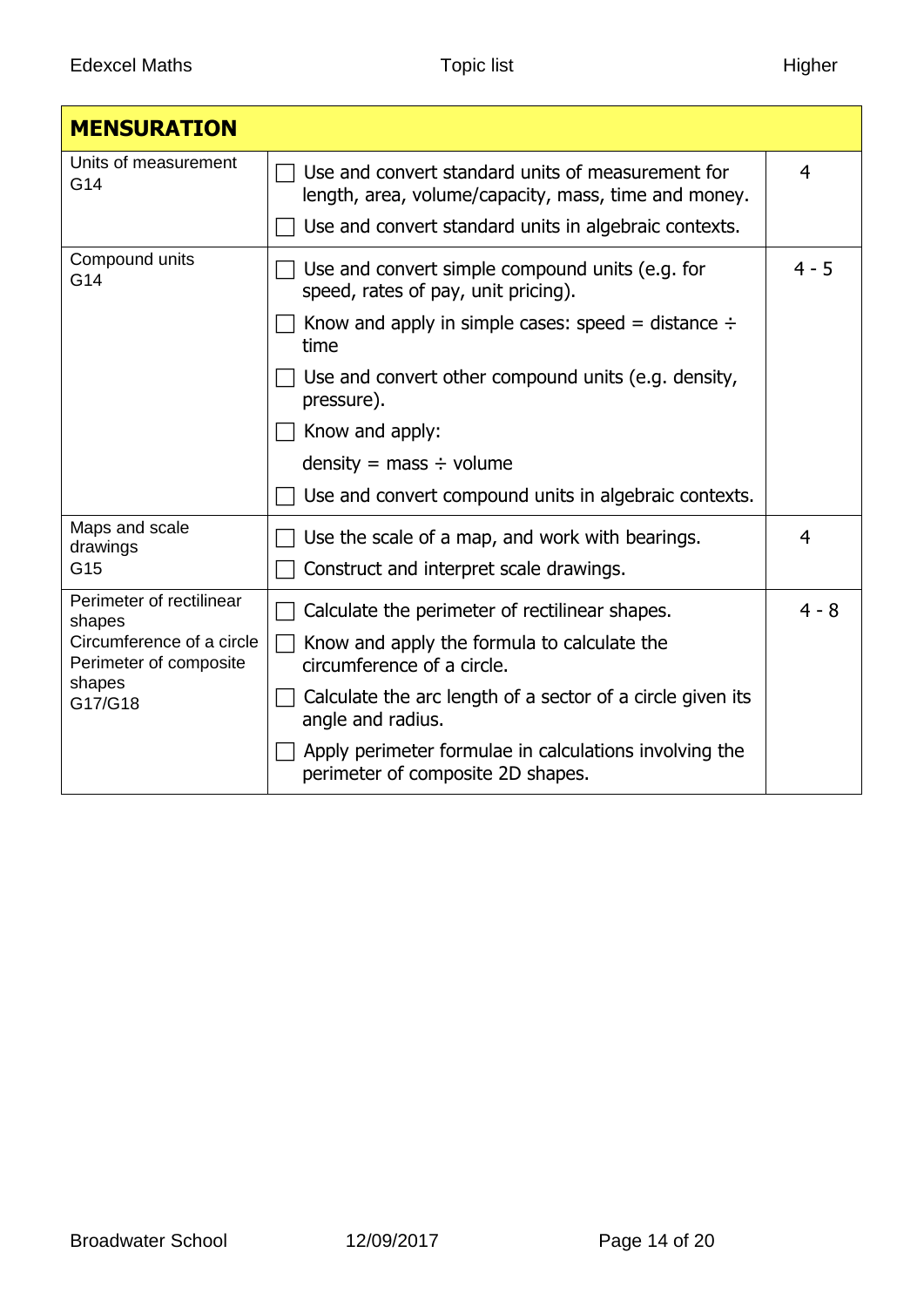| <b>Edexcel Maths</b>                                                                                                                               | <b>Topic list</b>                                                                                                                                                                                        | Higher  |
|----------------------------------------------------------------------------------------------------------------------------------------------------|----------------------------------------------------------------------------------------------------------------------------------------------------------------------------------------------------------|---------|
| Area<br>Area of a triangle<br>Area of a parallelogram<br>Area of a trapezium<br>Area of a circle<br>Area of composite<br>shapes<br>G16/G17/G18/G23 | Know and apply the formula:<br>area = $\frac{1}{2}$ base × height                                                                                                                                        | $4 - 8$ |
|                                                                                                                                                    | $rac{1}{2}$ absinC<br>Know and apply the formula: $area =$<br>Know and apply the formula:<br>$area = base \times height.$                                                                                |         |
|                                                                                                                                                    | [Includes area of a rectangle]                                                                                                                                                                           |         |
|                                                                                                                                                    | Calculate the area of a trapezium.                                                                                                                                                                       |         |
|                                                                                                                                                    | Know and apply the formula $area = \pi r^2$ to calculate the<br>area of a circle.                                                                                                                        |         |
|                                                                                                                                                    | Calculate the area of a sector of a circle given its angle<br>and radius.                                                                                                                                |         |
|                                                                                                                                                    | Apply area formulae in calculations involving the area<br>of composite 2D shapes.                                                                                                                        |         |
| Polyhedra<br>Cones and spheres<br>Pyramids                                                                                                         | Calculate the surface area and volume of cuboids and<br>other right prisms (including cylinders).                                                                                                        | $4 - 8$ |
| G17                                                                                                                                                | Calculate the surface area and volume of spheres,<br>cones and simple composite solids (formulae will be<br>given).                                                                                      |         |
|                                                                                                                                                    | Calculate the surface area and volume of a pyramid                                                                                                                                                       |         |
|                                                                                                                                                    | (the formula $3$ area of base $\times$ height will be given).                                                                                                                                            |         |
| Pythagoras' theorem<br>G20                                                                                                                         | Know, derive and apply Pythagoras' theorem<br>$a^2 + b^2 = c^2$ to find lengths in right-angled triangles in<br>2D figures.                                                                              | $5 - 8$ |
|                                                                                                                                                    | Apply Pythagoras' theorem in more complex figures,<br>including 3D figures.                                                                                                                              |         |
| Trigonometry in right-<br>angled triangles<br>G20                                                                                                  | Know and apply the trigonometric ratios, $sin\theta$ , $cos\theta$<br>and $tan\theta$ and apply them to find angles and lengths in<br>right-angled triangles in 2D figures. [see also Similar<br>shapes] | $5 - 8$ |
|                                                                                                                                                    | Apply the trigonometry of right-angled triangles in<br>more complex figures, including 3D figures.                                                                                                       |         |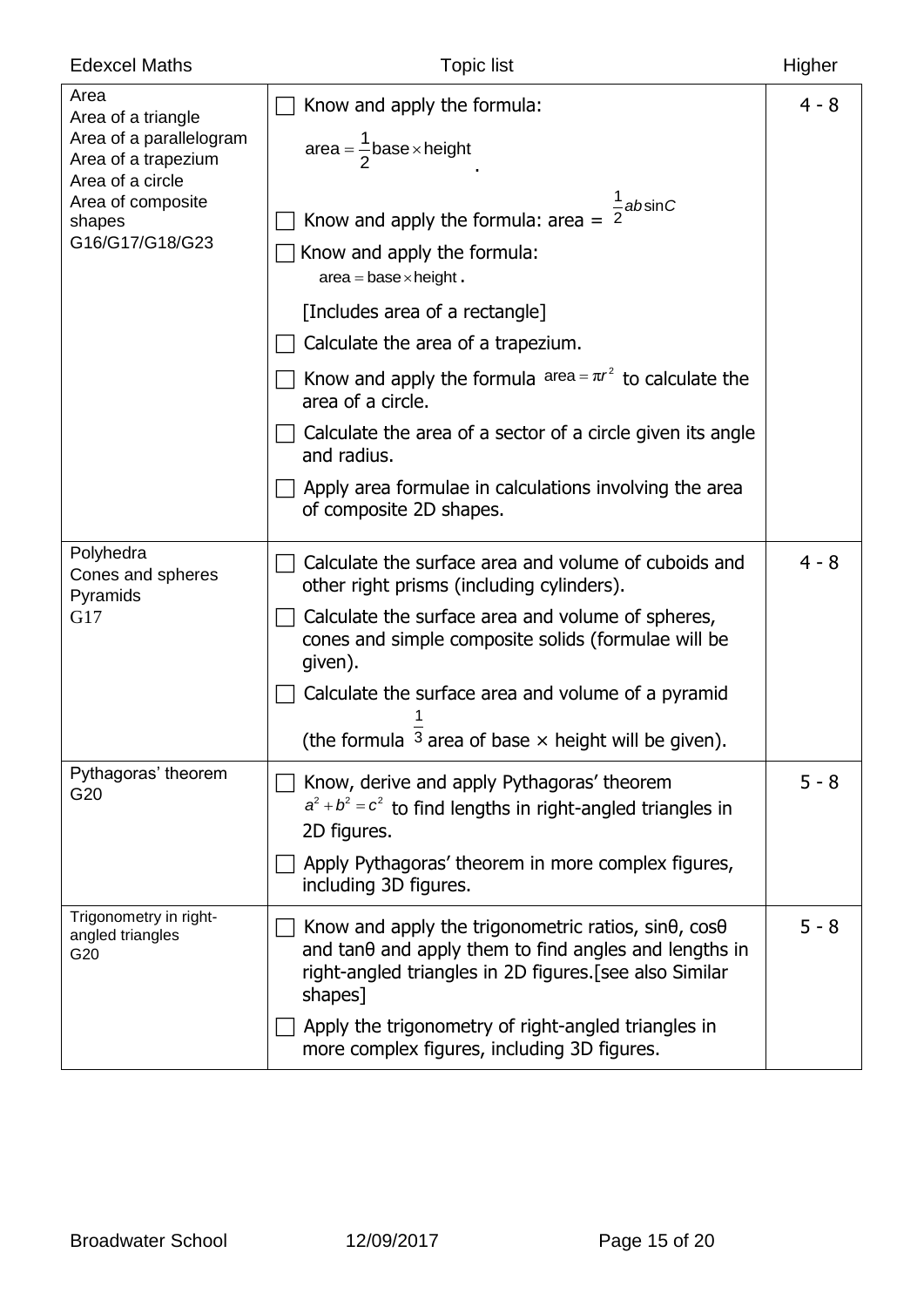| <b>Edexcel Maths</b>              | Topic list                                                                                                          | Higher |
|-----------------------------------|---------------------------------------------------------------------------------------------------------------------|--------|
| Exact trigonometric ratios<br>G21 | Know the exact values of sin $\theta$ and cos $\theta$ for $\theta = 0^{\circ}$ ,<br>30°, 45°, 60° and 90°.         | 5      |
|                                   | Know the exact value of tan $\theta$ for $\theta = 0^{\circ}$ , 30°, 45° and<br>$60^\circ$ .                        |        |
| Sine rule<br>G22                  | Know and apply the sine rule, $\sin A$ <sup>-</sup> $\sin B$ <sup>-</sup> $\sin C$ , to<br>find lengths and angles. |        |
| Cosine rule<br>G22                | Know and apply the cosine rule, $a^2 = b^2 + c^2 - 2bc \cos A$ ,<br>to find lengths and angles.                     |        |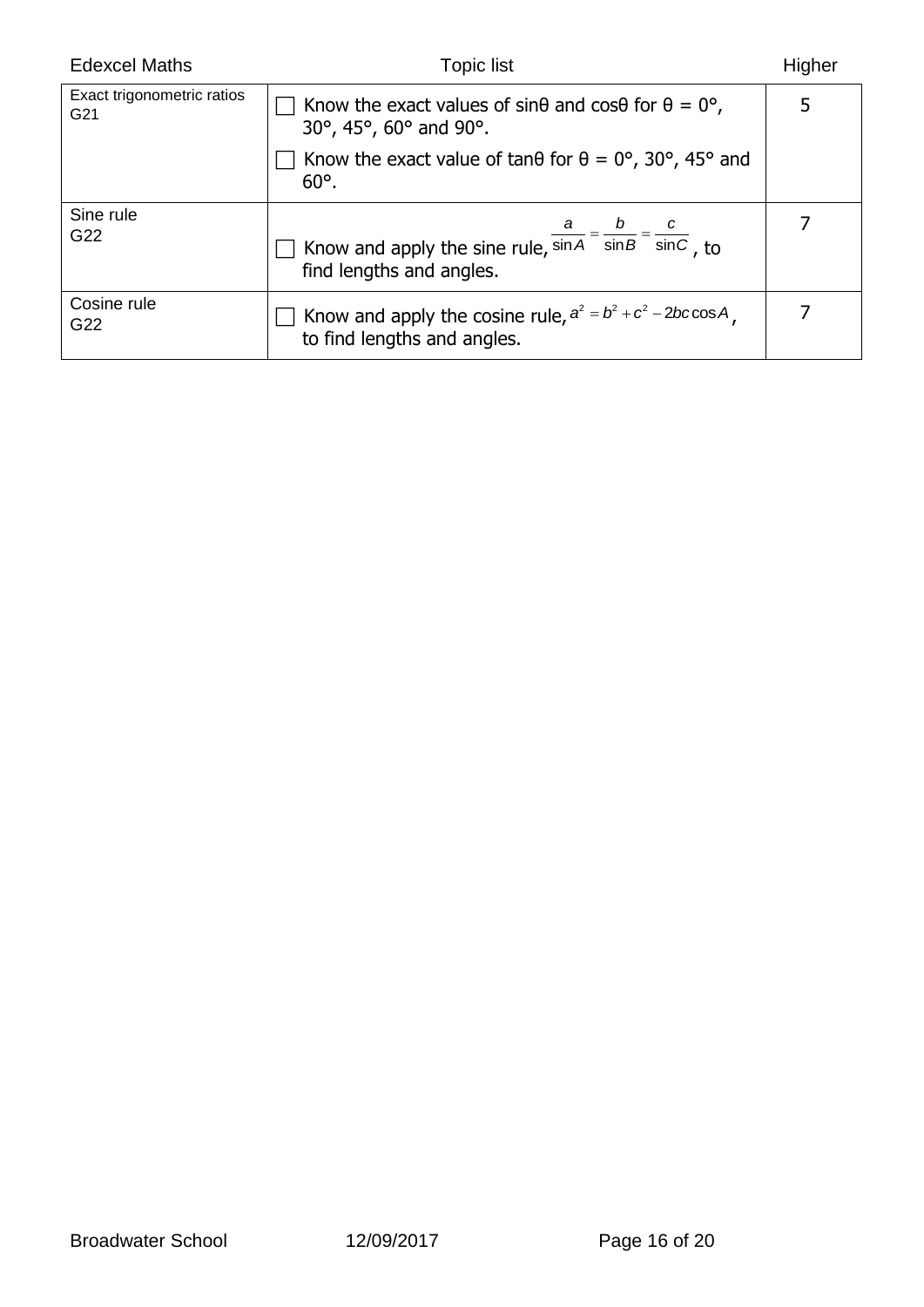| <b>PROBABILITY</b>                                           |                                                                                                                                                                                                                                                                                                                                                                                                                                                                                                                                                                                                                                                                            |                |  |
|--------------------------------------------------------------|----------------------------------------------------------------------------------------------------------------------------------------------------------------------------------------------------------------------------------------------------------------------------------------------------------------------------------------------------------------------------------------------------------------------------------------------------------------------------------------------------------------------------------------------------------------------------------------------------------------------------------------------------------------------------|----------------|--|
| Relative frequency<br>P1/P3                                  | Record, describe and analyse the relative<br>frequency of outcomes of repeated experiments<br>using tables and frequency trees.                                                                                                                                                                                                                                                                                                                                                                                                                                                                                                                                            | 5              |  |
| Relative frequency and<br>probability<br>P <sub>2</sub>      | Use relative frequency as an estimate of<br>probability.<br>Understand that relative frequencies approach<br>the theoretical probability as the number of trials<br>increases.                                                                                                                                                                                                                                                                                                                                                                                                                                                                                             | 5              |  |
| Equally likely outcomes<br>and probability<br>P <sub>3</sub> | Calculate probabilities, expressed as fractions or<br>decimals, in simple experiments with equally<br>likely outcomes, for example flipping coins,<br>rolling dice, etc.<br>Apply ideas of randomness and fairness in simple<br>experiments.<br>Calculate probabilities of simple combined<br>events, for example rolling two dice and looking<br>at the totals.<br>Use probabilities to calculate the number of<br>expected outcomes in repeated experiments.                                                                                                                                                                                                             | 5              |  |
| Sample spaces<br>P <sub>4</sub>                              | Use tables and grids to list the outcomes of<br>single events and simple combinations of events,<br>and to calculate theoretical probabilities.<br>e.g. Flipping two coins,<br>Finding the number of orders in which the<br>letters E, F and G can be written<br>Use sample spaces for more complex<br>combinations of events<br>e.g.<br>Recording the outcomes for the sum of two dice.<br>Problems with two spinners.<br>Recognise when a sample space is the most<br>appropriate form to use when solving a complex<br>probability problem.<br>Use the most appropriate diagrams to solve<br>unstructured questions where the route to the<br>solution is less obvious. | $\overline{4}$ |  |
| Enumeration<br>P <sub>6</sub>                                | Use systematic listing strategies.<br>Use the product rule for counting numbers of<br>outcomes of combined events.                                                                                                                                                                                                                                                                                                                                                                                                                                                                                                                                                         | $\overline{4}$ |  |
| Venn diagrams and sets<br>P7                                 | Use a two-circle Venn diagram to enumerate<br>sets, and use this to calculate related<br>probabilities.<br>Use simple set notation to describe simple sets of                                                                                                                                                                                                                                                                                                                                                                                                                                                                                                              | 5              |  |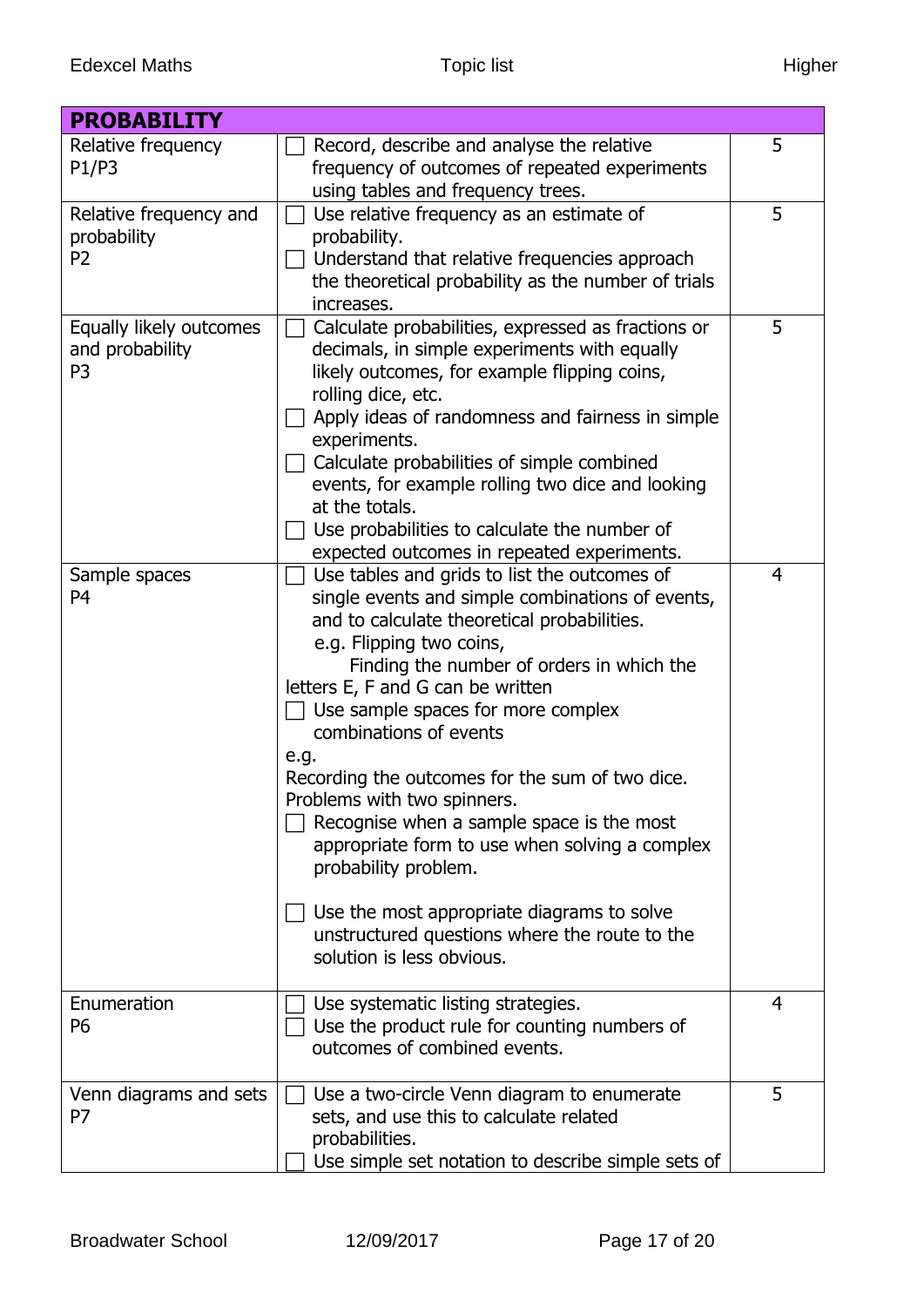| <b>Edexcel Maths</b>                                                                      | <b>Topic list</b>                                                                                                                                                                                                                                                                                                                                                                                                                                                                                                                                                                                     | Higher         |
|-------------------------------------------------------------------------------------------|-------------------------------------------------------------------------------------------------------------------------------------------------------------------------------------------------------------------------------------------------------------------------------------------------------------------------------------------------------------------------------------------------------------------------------------------------------------------------------------------------------------------------------------------------------------------------------------------------------|----------------|
|                                                                                           | numbers or objects.<br>e.g. $A = \{even \ numbers\}$<br>$B = \{math$ mathematics learners $\}$<br>$C = {isosceles triangles}$<br>Construct a Venn diagram to classify outcomes<br>and calculate probabilities.<br>Use set notation to describe a set of numbers or<br>objects.<br>e.g. $D = \{x : 1 < x < 3\}$<br>$E = \{x : x \text{ is a factor of } 280\}$                                                                                                                                                                                                                                         |                |
| Tree diagrams<br><b>P7/P8</b>                                                             | Use tree diagrams to enumerate sets and to<br>record the probabilities of successive events (tree<br>frames may be given and in some cases will be<br>partly completed).<br>Construct tree diagrams, two-way tables or Venn<br>diagrams to solve more complex probability<br>problems (including conditional probabilities;<br>structure for diagrams may not be given).                                                                                                                                                                                                                              | 5              |
| The addition law of<br>probability                                                        | Use the addition law for mutually exclusive<br>events.<br>Use $p(A) + p(not A) = 1$<br>Derive or informally understand and apply the<br>formula<br>$p(A \text{ or } B) =$<br>$p(A)+p(B)-p(A \text{ and } B)$                                                                                                                                                                                                                                                                                                                                                                                          | 5              |
| The multiplication law<br>of probability and<br>conditional probability<br>P <sub>9</sub> | Use tree diagrams and other representations to<br>calculate the probability of independent and<br>dependent combined events.<br>Understand the concept of conditional<br>probability, and calculate it from first principles in<br>known contexts.<br>e.g. In a random cut of a pack of 52 cards, calculate<br>the probability of drawing a diamond, given a red<br>card is drawn.<br>Derive or informally understand and apply the<br>formula<br>$p(A \text{ and } B) = p(A \text{ given } B)p(B).$<br>Know that events A and B are independent if and<br>only if<br>$p(A \text{ given } B) = p(A).$ | $\overline{7}$ |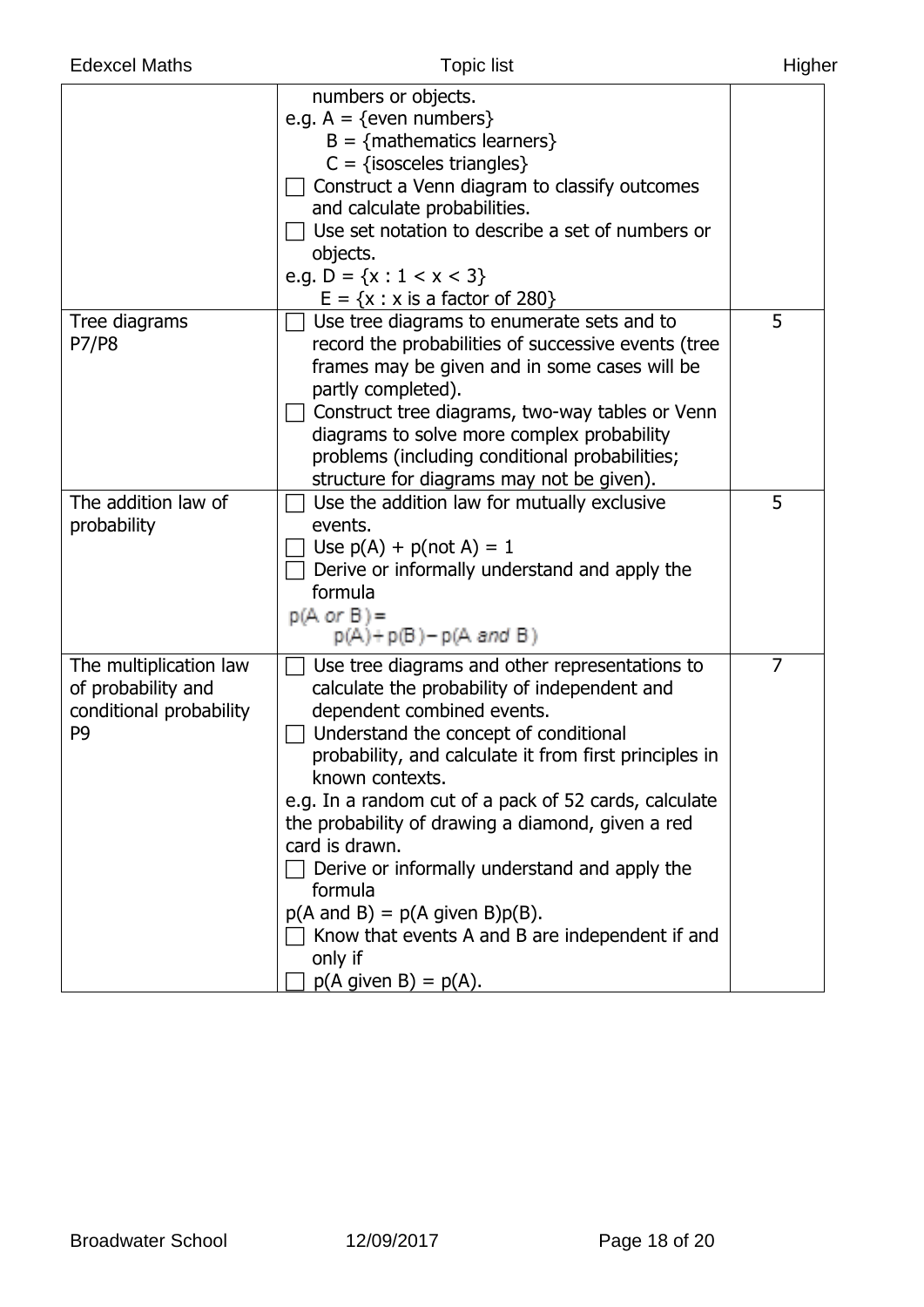| <b>STATISTICS</b>                                   |                                                                                                                                                                                                                                                                                                                                                                                                                                                                                                                                                                                                                                                                              |                |
|-----------------------------------------------------|------------------------------------------------------------------------------------------------------------------------------------------------------------------------------------------------------------------------------------------------------------------------------------------------------------------------------------------------------------------------------------------------------------------------------------------------------------------------------------------------------------------------------------------------------------------------------------------------------------------------------------------------------------------------------|----------------|
| Populations and<br>samples<br>S1/S5                 | Define the population in a study, and understand<br>the difference between population and sample.<br>Infer properties of populations or distributions<br>from a sample.<br>Understand what is meant by simple random<br>sampling, and bias in sampling.                                                                                                                                                                                                                                                                                                                                                                                                                      | $4 - 7$        |
| Categorical and<br>numerical data<br>S <sub>2</sub> | Interpret and construct charts appropriate to the<br>data type; including frequency tables, bar charts,<br>pie charts and pictograms for categorical data,<br>vertical line charts for ungrouped discrete<br>numerical data.<br>Interpret multiple and composite bar charts.<br>Design tables to classify data.<br>Interpret and construct line graphs for time<br>series data, and identify trends (e.g. seasonal<br>variations).                                                                                                                                                                                                                                           | $\overline{4}$ |
| Grouped data<br>S <sub>3</sub>                      | Interpret and construct diagrams for grouped<br>data as appropriate, i.e. cumulative frequency<br>graphs and histograms (with either equal or<br>unequal class intervals).                                                                                                                                                                                                                                                                                                                                                                                                                                                                                                   | $4 - 8$        |
| Summary statistics<br>S <sub>4</sub>                | Calculate the mean, mode, median and range for<br>ungrouped data.<br>Find the modal class, and calculate estimates of<br>the range, mean and median for grouped data<br>and understand why they are estimates.<br>Describe a population using statistics.<br>Make simple comparisons.<br>Compare data sets using 'like for like' summary<br>values.<br>Understand the advantages and disadvantages of<br>summary values.<br>Calculate estimates of mean, median, mode,<br>range, quartiles and interquartile range from<br>graphical representation of grouped data.<br>Draw and interpret box plots.<br>Use the median and interquartile range to<br>compare distributions. | $4 - 7$        |